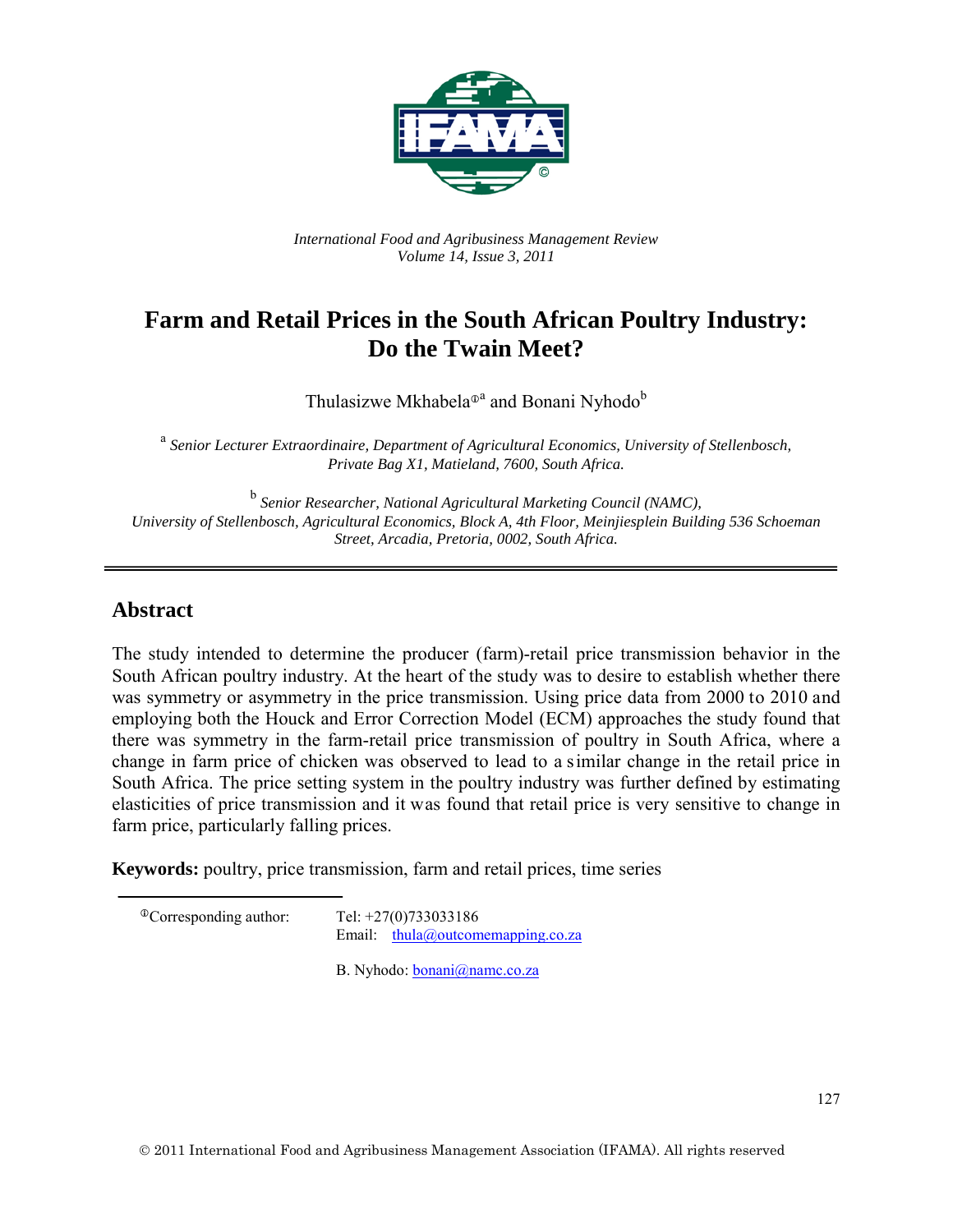### **Introduction**

The recent food price crises, coupled with numerous allegations of price-fixing and other noncompetitive practices by some role players in the food value chain in South Africa, have rekindled interest in how prices are transmitted along the value chain of agro-food products. There is widespread evidence to support that price transmission in agro-food products is asymmetrical (Lechanová, 2006; Piesse and Thirtle, 2010; von Braun, 2008). Peltzman (2000), for example, argues that asymmetric price transmission is the rule, rather than the exception and thus concludes that asymmetric price transmission is prevalent in the majority of producer markets and conventional economic theory that does account for this situation must be incorrect. Recently the price of food has seen unprecedented increases on the back of rising input costs and South Africa has not been spared (Altman 2009; NAMC 2007).

Price transmission studies have been used to understand the function of agricultural markets and how food prices are determined and transmitted along the entire value chain, particularly during times of food price crises. For example, Cutts and Kirsten (2006) study of price transmission and market concentration in four South African agro-food sectors was sparked by the high food prices of 2002 and 2003 in South Africa. The Cutts and Kirsten (2006) study found that, by and large, there was asymmetric price transmission in the South African agro-food industry sectors studies and this led to the identification of market concentration and possible abuse of this market dominance thus underscoring the importance of price transmission studies in unearthing uncompetitive behaviour in the market.

The price for inputs such as fertilizer more than doubled as a result of increasing fossil fuel (petroleum) price and this led to the price of commodities such as maize increasing accordingly (von Braun, 2008). The price of maize has a direct bearing on the poultry industry as it is the main ingredient in the formulation of animal feed. Another factor that has a bearing on the price of food is the growing population demanding more food, coupled with the recent economic growth which has pushed up c onsumers' purchasing power thus generating demand for highvalue protein food such meat and dairy products.

The objective of this study is to uncover the producer (farm)-to-retail price transmission behaviour in the South African poultry industry. This was solely aimed at establishing whether there is symmetry or asymmetry in the price transmission. To achieve the above stated objective the paper is structured as follows: section two is the overview of the poultry industry in South Africa, section three presents a brief literature review on price transmission, section four presents the analytical approach used, section five presents the results and section six are the conclusions and recommendations.

### **Overview of the South African Poultry Industry**

The poultry industry in South Africa accounts for more than 17% of the agricultural gross domestic product (GDP), making it the biggest agricultural sector with the gross value of R23 billion in 2009 (FAS 2010) thus making it an important sector in the South African quest to reduce unemployment and food insecurity. However, Joubert (2009) argues that the gross value of the poultry industry was more than R24 billion, in 2009. Furthermore, Joubert (2009) indicates that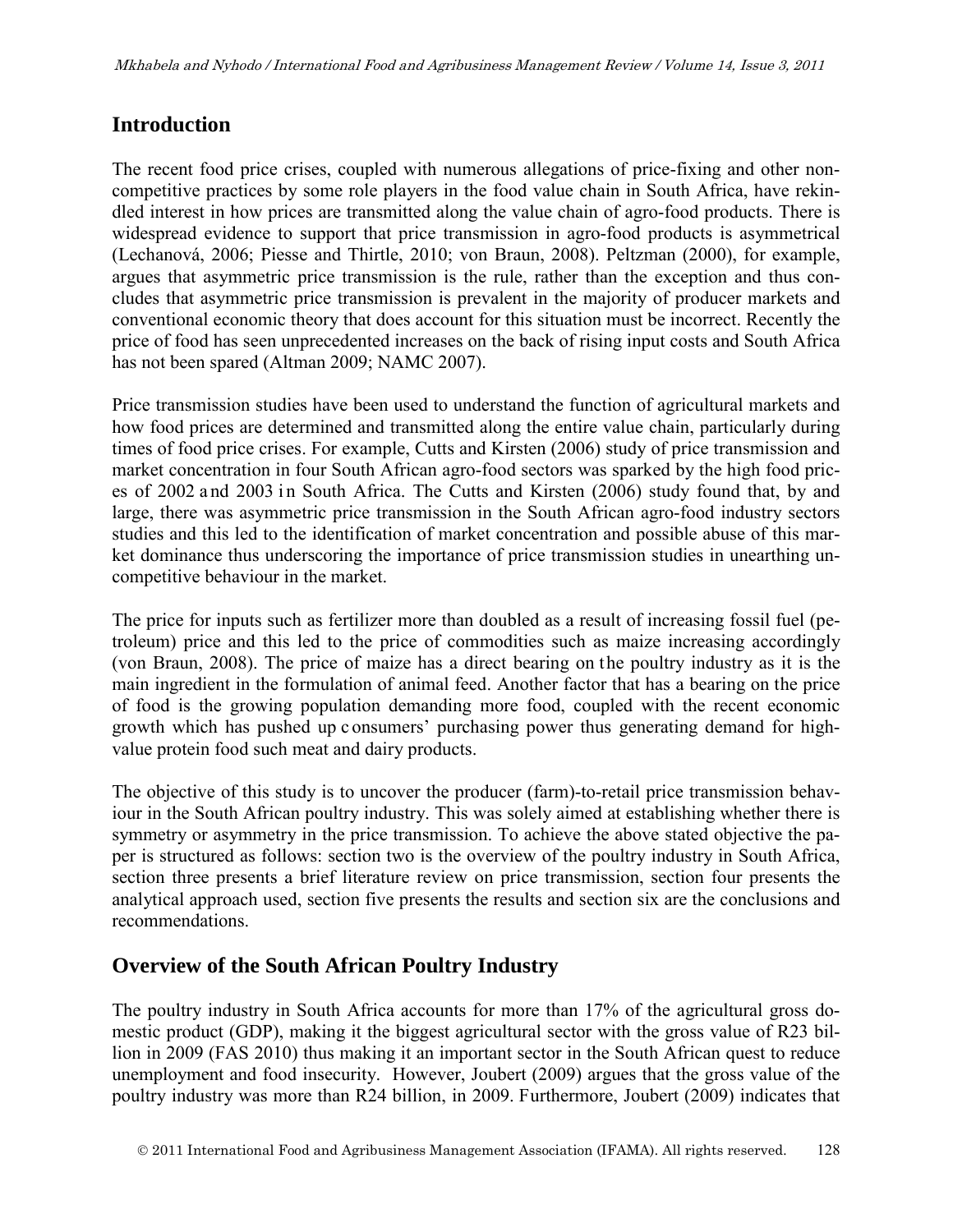the value of the industry at the retail level was more than R36 billion in 2009. Broiler meat is by far the main contributor to the poultry industry accounting for more than 70% of the industry.

Furthermore, poultry meat remains the most affordable source of animal protein relative to other meat protein sources (SAPA, 2009). In this regard, SAPA (2009) argued that the average producer price of pork (which is slightly lower than beef), for all classes, was R15.65/kg in 2009 while the producer price of broiler was R13.66/kg in the same period. The broilers and eggs subsectors are among those agricultural sub-sectors with high direct and indirect labor multipliers thus employing a higher number of people compared to other agricultural sub-sectors (Departments of Agriculture & Land Affairs 2006). In terms of direct labor multiplier, poultry meat and eggs are ranked at number ten and eleven while in terms of indirect labor multiplier they ranked number one and two, respectively. Poultry meat was estimated to rank number three while eggs ranked number ten in terms of number of people employed per agricultural sector. It is also interesting to note that the egg industry was even classified as attractive and competitive while the poultry meat was classified as attractive. The attractive and competitive classifications were done by the South African government and they are in the context of industries' abilities to create jobs thus their attractiveness to meeting government goals of creating more jobs. The poultry industry in South Africa employs an estimated 77, 000 (SAPA 2011).

In addition to its importance as a source of food and its contribution to the nation's Gross Domestic Product, the SA poultry industry remains an important contributor to job creation and employment opportunities, both in the formal and informal sector, with in excess of 80% of the industry consisting of SMMEs (Small, Medium and Micro Enterprises). Approximately 10% of all agricultural sector workers are employed in the poultry sector.

The South African poultry industry is broadly made up of 404 commercial broiler producers, of which 199 a re independent individual producers and 205 are contract growers for the larger chicken producing companies (SAPA 2011). There are 267 known commercial egg producing farmers. It is worth reiterating that the South African poultry industry is an interesting in that it consists of a few large scale producers and a plethora of small scale farmers of which there are 1,554 small scale farmers comprised of previously disadvantaged individuals (blacks) and these have been established with the assistance of the South African government (SAPA 2011).

The performance of the poultry industry since 2006 has been impressive (SAPA 2009; 2011). However, the high input costs, high inflation, the global economic recession and a subsequent slowdown in consumer demand and job losses during 2007 to 2009, negatively impacted the broiler industry performance in South Africa (FAS 2010). The annual growth in average broilers produced/week decreased in 2009 to only 1.1%. During the period from 2007 to 2008 the number of broilers slaughtered/ week increased at an average annual rate of 6% (SAPA 2009).

As envisaged, the broiler meat demand started growing again in 2010 as the domestic economy recovered from the global recession. The two most important factors that drive demand for broiler meat are economic growth and competitive broiler meat prices. Economic growth is the main driver for increased demand for broiler meat as rising living standards are expected to push large numbers of consumers towards protein-rich diets, increase health awareness and desire for convenience. Other reasons for the expected increase in the consumption of broiler meat include in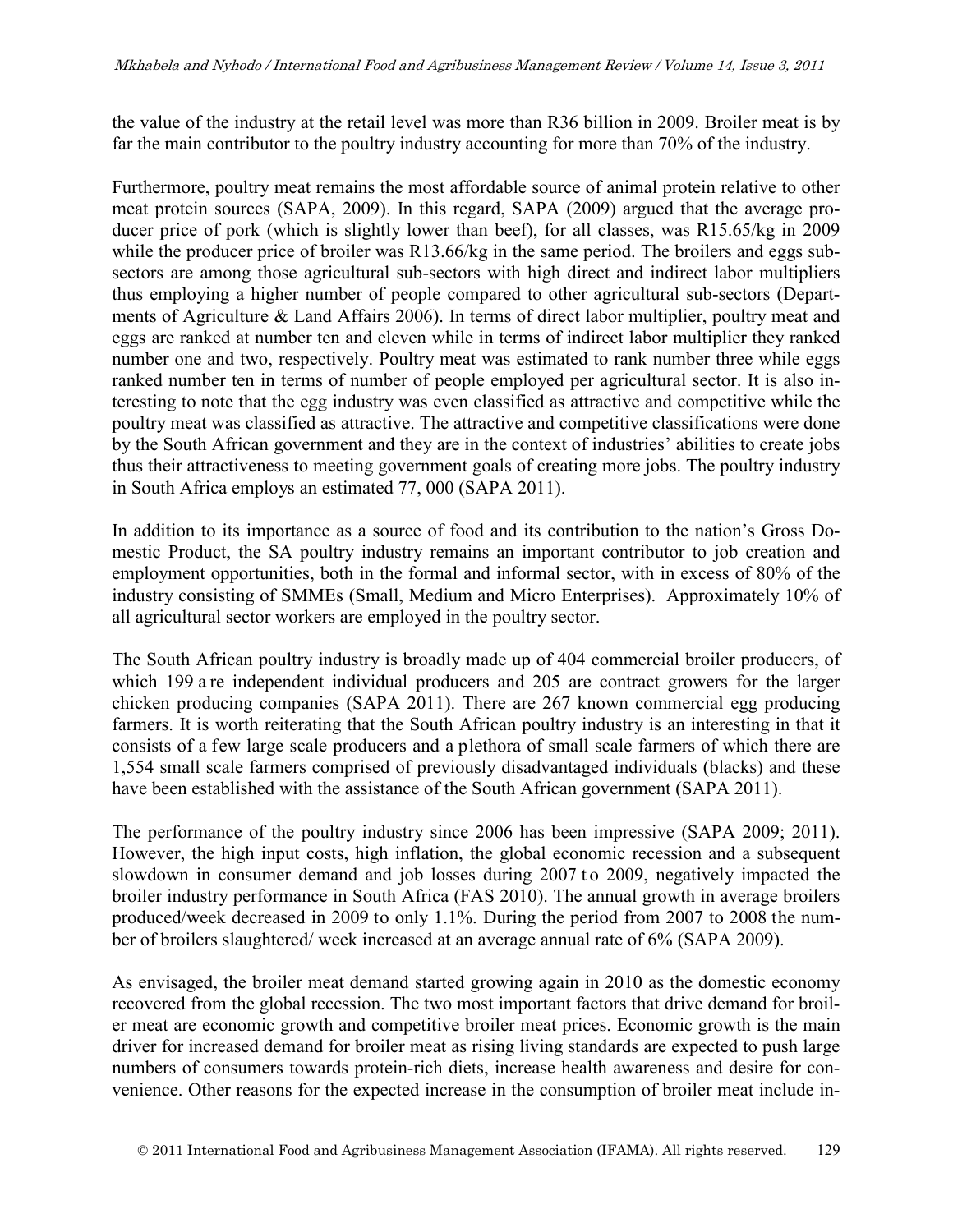creased marketing by broiler producers, price competitiveness relative to other proteins on the market. There is still scope for growth in the South African poultry industry, given the still relatively low per-capita consumption of chicken meat in South Africa compared with other economies in the world (Sovereign Foods 2010).

It is also observed that there is growing trend towards processed chicken meat and more sophisticated value-added products will create further market opportunities. South Africa is a net importer of broiler meat, further underlying the argument that there is still room for the domestic poultry industry to grow and demand outstrips supply. The domestic per capita annual consumption of poultry meat in South Africa for 2009 was 32 kg compared to 15.77 kg for beef, 4.17 kg for pork and 3.21 kg for mutton and goat meat combined, and 8.6 k g for eggs (FAS 2010; Joubert 2009; SAPA 2009). Sovereign Foods (2010) argue that more consumers will demand chicken as the world continues to face higher food prices. The local poultry industry has a major role to play in ensuring that all South Africans have continued access to high quality, affordable protein. Given the foregoing overview, it is important to investigate the issue of price transmission in the poultry value chain.

### **Literature Review**

Interest in marketing margins and price transmission has been around for some time now but has recently gained remarkable momentum and the amount of studies on this subject is rapidly growing (Vavra and Goodwin, 2005). There is a myriad of questions about prices and margins investigated by these studies, yet new questions are surfacing as markets and business practices change with an impressive speed. In South Africa, recent finding by the Competition Commission of collusion and price fixing by a number of agribusinesses has added impetus to the interest in the price transmission analysis. Wohlgenant (2001), who conducted a survey on m arketing margins, identified a number of issued intriguing researchers and policy makers alike and these included issues such as: Are marketing margins too large? Why are margins different among products? How have margins changed over time? What is the incidence of marketing costs on retail prices and farm prices? How quickly are farm prices transmitted to the retail level and vice versa? What is the relationship between concentration and market power? Is increased concentration detrimental or beneficial to producers?

With quickly changing market structures, growing concentration of processing and retail firms and the recent evidence of collusion and price fixing in the food industry in South Africa and elsewhere, these types of questions are attracting greater public scrutiny. Against the background presented thus far, it becomes imperative to be able to answer the question of how quickly and to what extent are changes in farm prices transmitted to the retail level and vice versa.

Vavra and Godwin (2005) stress the importance of distinguishing between the analyses of evolution of margins over time and price transmission as these topics are closely related but are not identical. Conclusions about price transmission that are drawn from the evolution of marketing margins over time, but that do not incorporate other information such as the changes in the costs of other inputs, such as cost related to processing, packaging, transportation, advertising and storage, may well be misleading as such conclusions would have been made based on limited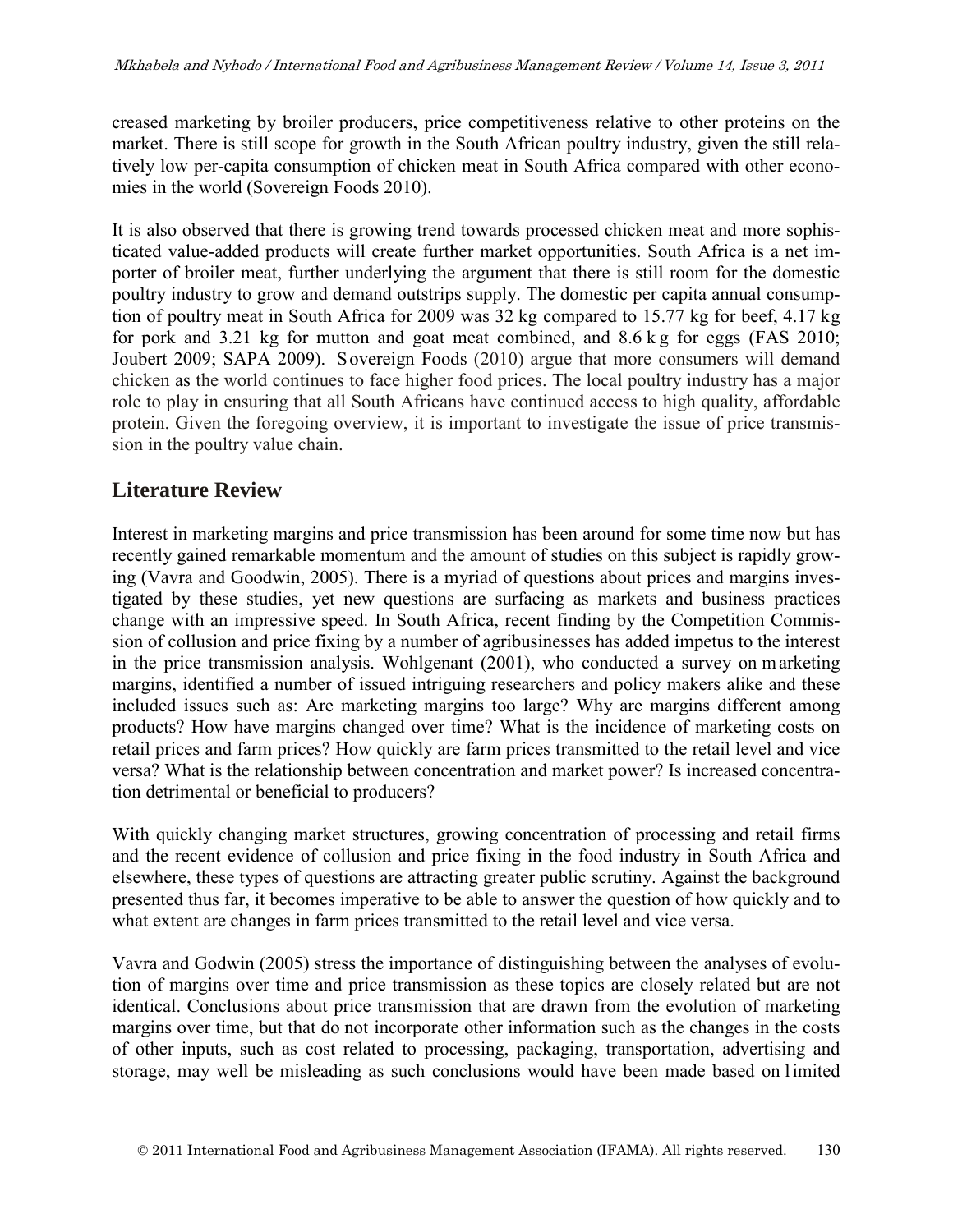information. This paper limits itself to an analysis of vertical price transmission within the South African poultry industry.

The adjustment to price shocks along the chain from producer to wholesale and to retail levels (price transmission), and vice versa, is an important characteristic of the functioning of markets. As such, the process of price transmission through the supply chain has long attracted the attention of agribusiness practitioners (managers and agricultural entrepreneurs), agricultural economists, and policy makers. Recently, the subject of price transmission internationally and particularly in South Africa, has been increasingly linked to the discussion about benefits from agricultural reform including the competitiveness of the food industry. Policy makers have been interested in whether it is true or not that due to imperfect price transmission, often ascribed to be market power and oligopolistic behavior, a price reduction at the farm level is only slowly, and possibly not fully, transmitted through the supply chain. In contrast, price increases at the farm level are thought to be passed more quickly on to the final consumer. The afore-mentioned scenario is known as asymmetric price transmission.

An implication of asymmetry in price transmission, where it exists, is that an analysis of growth and development in a particular sector is likely over-estimates the benefits to the primary producer and consumers because the reduction in farm prices might not be immediately or fully transmitted to final consumers. Consequently, there would be smaller positive effects on primary producer and consumer welfare and a possible increase in rents for the firms in the downstream sector. Thus, it is important to understand the processes related to transmission (pass-through) of price changes as price transmission assumptions along the supply chain play an important role in determining the size and distribution of welfare effects of marketing policy.

Cognizance should be given to fact that market power might be an important explanation for any evidence of asymmetries in price transmission, but it may not be the only causal factor. That is, incomplete or asymmetric price transmission may take place for a number of other reasons. In support of this assertion, Peltzman (2002) argues that asymmetric price transmission may be characteristic of competitive, as well as oligopolistic market structures, and it cannot simply be concluded that presence of asymmetric price transmission automatically implies market power. It is worth reiterating that the aim of this paper to provide empirical evidence of the farm-to-retail price transmission behavior in the South African poultry industry.

## **Analytical Approach**

There are a number of approaches that can be used to study price transmission from farm-toretail and vice versa. For example, the mark-up pricing model has been used in several studies over the years (e.g. Heien1980; Kinnucan and Forker 1987; and Ferris 1988). Another approach is the relative price spread specification model which has been purported to be superior in performance compared to the mark-up price (Gardner 1975; Wohlgenant and Mullen

1987). The superiority of the price spread specification over the mark-up pricing model emanates from the fact that farm-to-retail price spread changes with shifting retail food demand, changing farm product supply or the changes in marketing services.

Given the complexity of policy applications, Wohlgenant and Mullen (1987) suggested that the relative price is more ideal to the measurement of price symmetry in the food industry. However,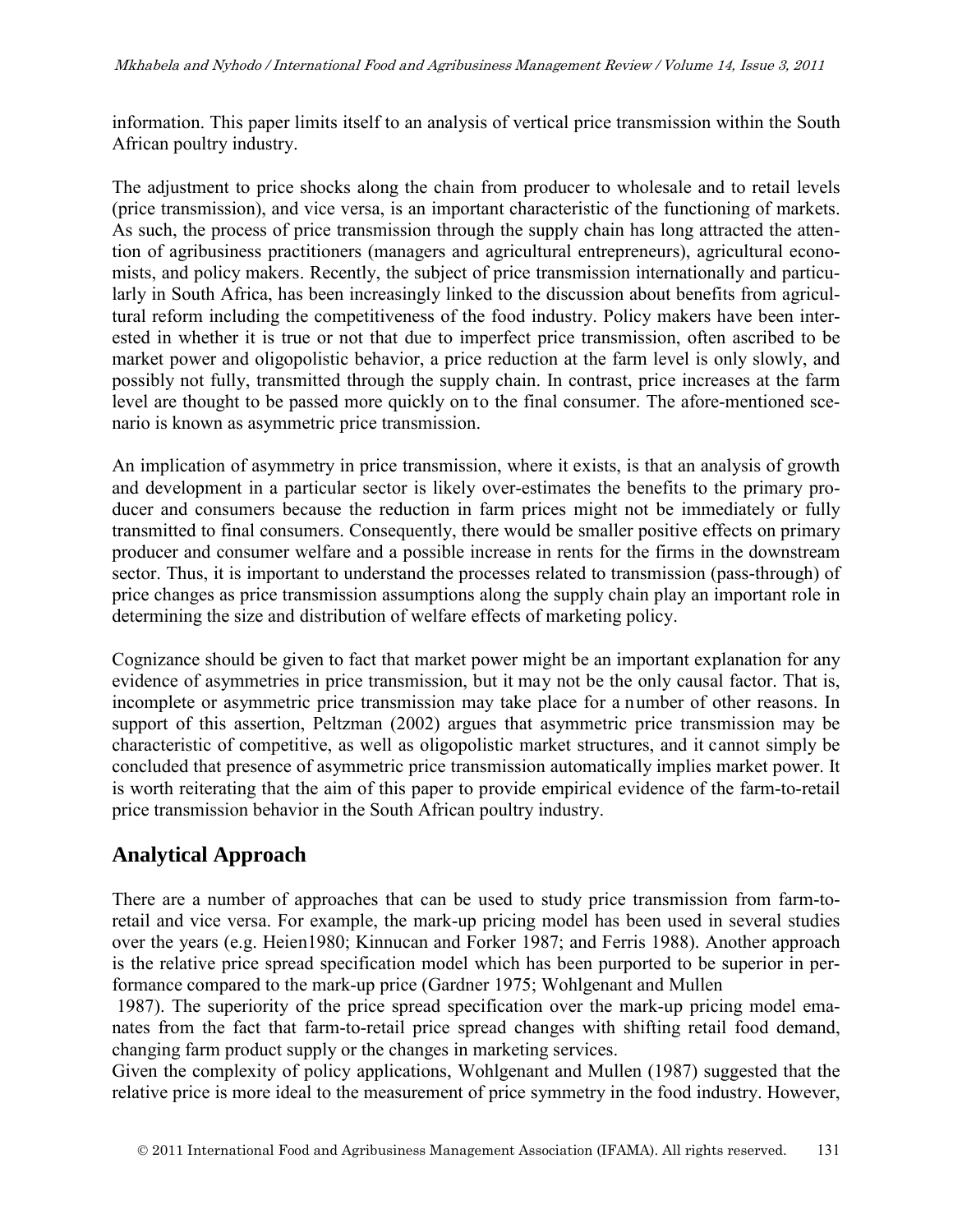other workers who compared the mark-up pricing and relative price models (see Dickerson 2003 and Tey,2009 for examples) found that the mark-up pricing performed better than the relative price model in that the former model gave more plausible elasticities of price transmission. The mark-up pricing model can be written as:

(1) 
$$
MM_{t} = c + \beta_{1} P_{rt-1}
$$

where  $MM_t$  is the retail price  $(P_{rt})$  less farm price  $(P_{ft})$  in month *t* (R/kg), and  $P_{rt}$  is retail and  $P_{ft}$ is farm prices of chicken (R/kg).

The expression in equation (1) can be estimated using generalized least squares or ordinary least squares. As a rule of thumb, generalized least squares are used if serial correlation is evident and ordinary least squares if serial correlation not evident. The ultimate benefit of the mark-up price model is its ability to produce elasticity of price transmission and in this the elasticity of price transmission for poultry in South Africa for the time series is of particular interest. The formula for calculating the elasticity of price transmission is given as:

(2) 
$$
EPT_t = \frac{1}{(1 - \beta_1)} * \frac{P_f}{P_{tt}}
$$

A number of studies have assumed symmetry in price transmission when calculating price transmission elasticities (e.g. Heien, 1980; Kinnucan and Forker, 1987) implying that retail prices behave similarly to farm prices in terms their direction of movement (both decreases and increases). However, there have also been a similar number of studies that have found the relationship, in terms of price transmission, between retail and farm prices to be asymmetrical. For example, von C ramon-Traubadel and Meyer (2000) found asymmetry in price transmission and purported that such asymmetry can be construed as evidence of market failure or the abuse of market power (dominance). It has also been reported that, generally, price transmission elasticities associated with rising farm prices are larger than corresponding elasticities associated with falling farm prices (Kinnucan and Forker, 1987; Hahn, 1990; Bernard and Willett, 1996; and Capps and Sherwell, 2007). Interestingly, this preceding view has been contradicted by other researchers who argue that the relationship should be vice versa (Ward, 1982; Punyawadee *et al*., 1991).

Given the recent food price crises (von Braun, 2008; Piesse and Thirtle, 2010) and the assertions of von C ramon-Traubadel and Meyer (2000), it is imperative to investigate if there has been market failure or the abuse of market power in the South Africa poultry market. This is particularly interesting given that the South African poultry industry has never been regulated in South Africa thus not directly affected by the deregulation of agricultural markets that took place in the mid 1990s in South Africa. It is prudent and proper to first investigate whether price transmission in the poultry industry in South Africa is symmetric or asymmetric before delving into the analysis of farm-to-retail price spread for the poultry industry. Following Capps and Sherwell (2007), the Houck (1977) model was chosen as the most appropriate model as backed by compelling empirical evidence (e.g. Boyd and Brorsen, 1998; Kinnucan and Forker, 1987; Bailey and Brorsen, 1989; Zhang *et al*., 1995; Mohanty *et al*., 1995; Bernard and Willett, 1996; Willett *et al*., 1997; Peltzman, 2000; Aguiar and Santana, 2002). The Houck model is premised on idea that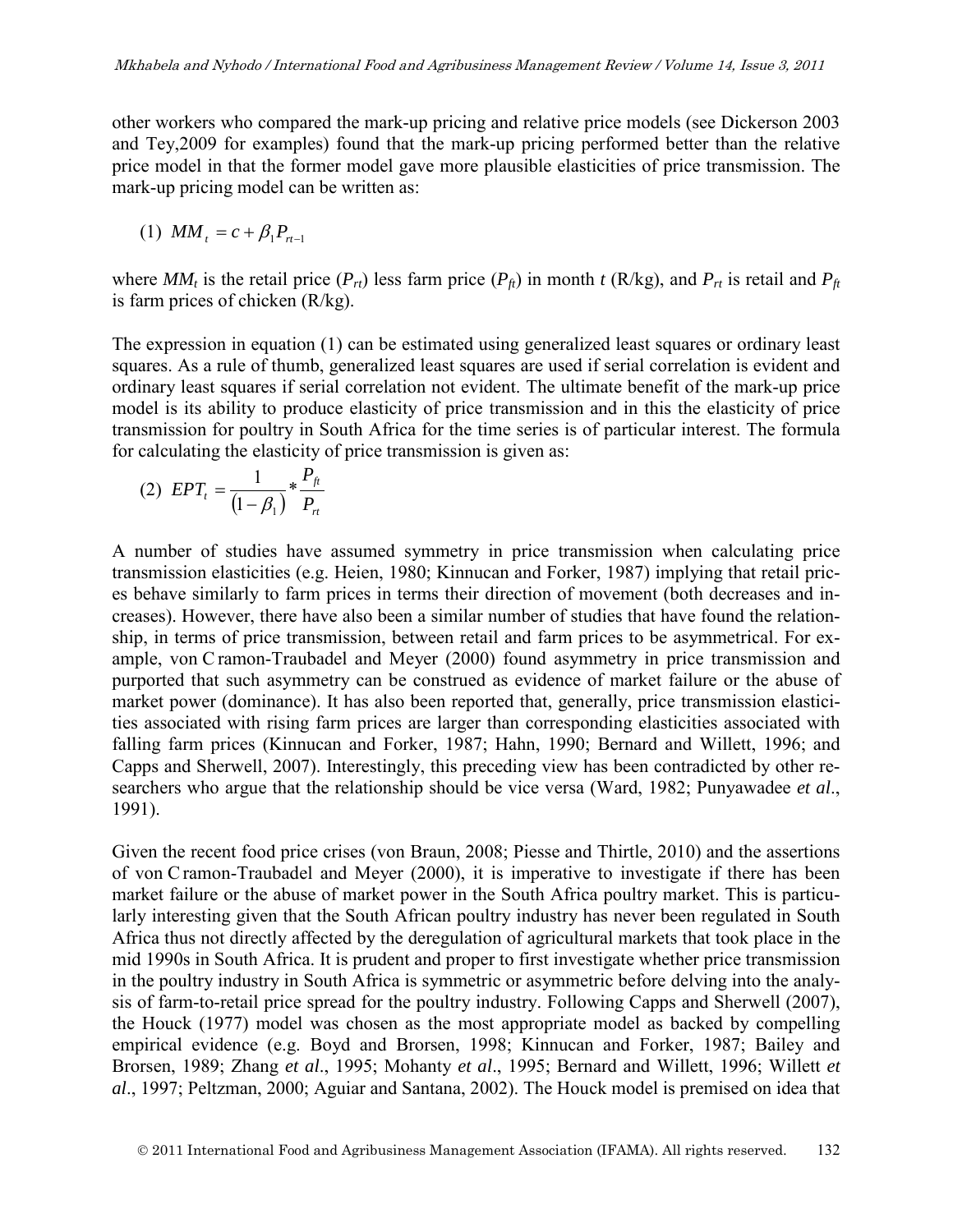retail prices are a function of farm prices and farm prices being a function of retail prices and it can be expressed as:

$$
(3) \ \Delta P_{rt} = \alpha_0 + \alpha_1 \Delta P_{ft}^+ + \alpha_2 \Delta P_{ft}^- + \epsilon_t
$$

Where  $P_f$  is farm price of poultry (R/kg),  $t = 1, 2, \dots, \Delta$  is the first difference operator,  $\Delta P_f^+$  is the cumulative of  $P_{f} - P_{f+1}$ , if  $P_{f} > P_{f+1}$  and 0 otherwise, and  $\Delta P_{f}$  is cumulative of  $P_{f} - P_{f+1}$ , if  $P_{\hat{H}} < P_{\hat{H}-1}$  and 0 otherwise.

However, in reality, perfect efficiency in price transmission<sup>[1](#page-0-0)</sup> as depicted in Equation (3) is hard to come by. While the poultry industry in South Africa is completely unregulated it is still dominated by a few large producers strategically placed throughout the country. These few large poultry producers involve a number of relatively smaller producers through contract farming which may be viewed simultaneously as providing market outlets to these smaller producers while reducing competition (the few large producers). Most of the smaller producers are, bound by contract to larger producers, relatively uneducated and rely on their larger counterparts and word-ofmouth for price information which normally takes a long time to filter through. Thus, Equation (3) can be modified by incorporating a time lag which can be estimated through generalized or ordinary least squares and thus be written as:

$$
(4) \ \Delta P_{rt} = \alpha_0 + \sum_{i=0}^{M1} \alpha_i \Delta P_{ft}^+ + \sum_{i=0}^{M2} \Delta P_{ft}^- + \epsilon_t
$$

Where *M1* and *M2* are the length of the lags, and other variables are as described in Equation (3). It is necessary to determine if the price transmission in the South African poultry industry is asymmetric, as already discussed. A formal test on the asymmetry hypothesis (Equation 5) can be conducted using a *t*- or *F*-test, following the specification of Gardner (1975).

$$
(5) H_0: \sum_{i=0}^{M1} \alpha_{1i} = \sum_{i=0}^{M2} \alpha_{2i}
$$

 $\overline{a}$ 

 Failure to reject the null hypothesis would mean that the price transmission is symmetrical. Conversely, a rejection of the null hypothesis suffice as proof there is asymmetry and the implication would be that Equation (5) can be estimated by using error correction model (ECM).

The ECM approach is based on the assumption of cointegration between retail price and farm price, and if that is the case the residuals of the ECM can be incorporated in the Engle-Granger Theorem expression of the price transmission process as:

$$
(6) \ \Delta P_{rt} = \alpha_0 + \alpha_1 \Delta P_{ft} + \alpha_2 ECT_{t-1} + \sum_{i=1}^{M1} \alpha_{3i} \Delta P_{rt-i}^+ + \sum_{i=1}^{M2} \alpha_{4i} \Delta P_{ft-1} + \epsilon_t
$$

where ECT is the residuals from the cointegrating relationship between  $P_{rt}$  and  $P_{ft}$  and other variables are as defined already.

<span id="page-6-0"></span> $1$  Perfect efficiency in price transmission refers to a situation where there is complete symmetry between the farm (producer) price and retail price of a particular product in a particular market.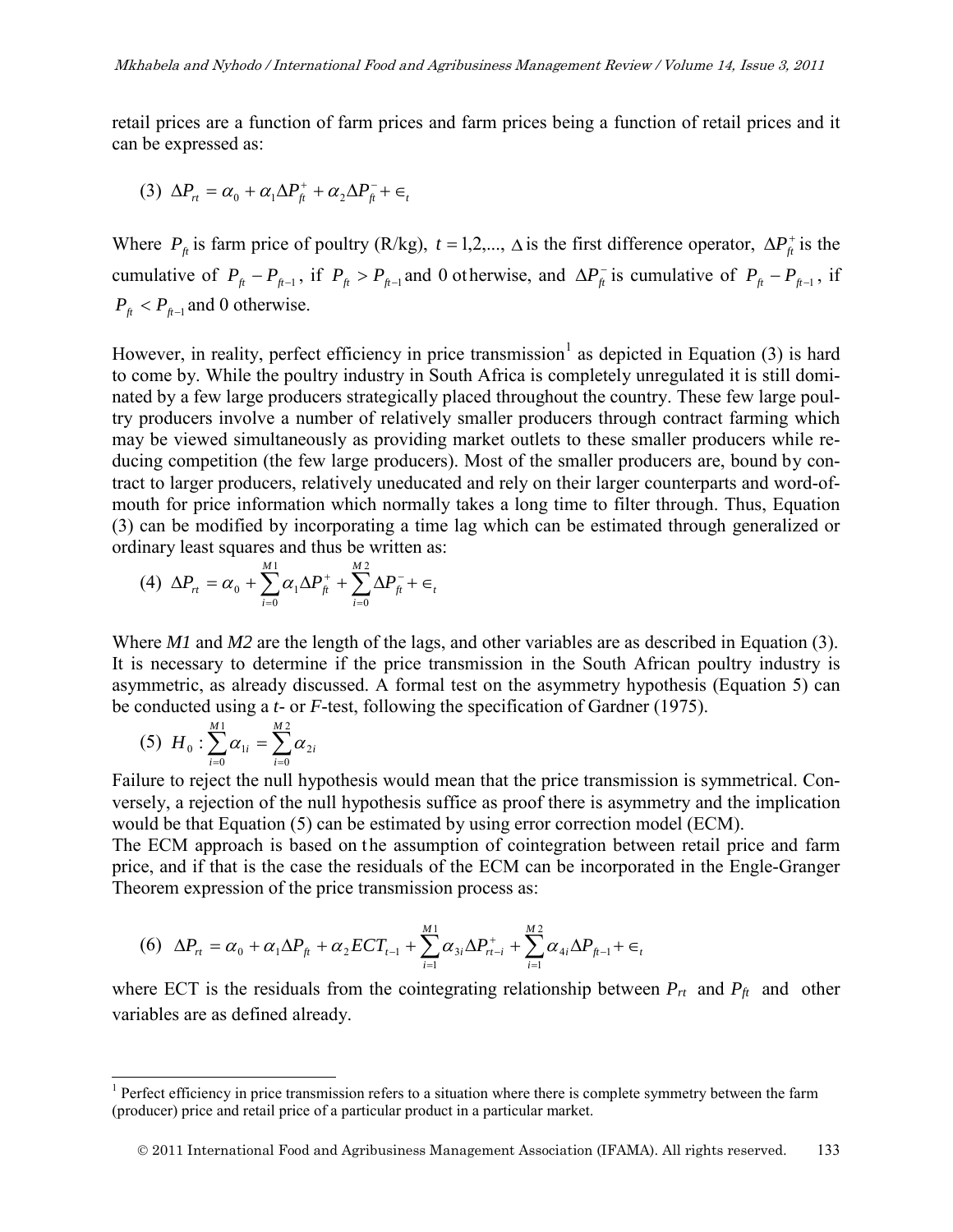The model represented by equation (6) was improved upon by Granger and Lee (1989) who modified it by segmenting the ECT into positive and negative components. Further improvements were made by von Cramon-Taubadel and Loy (1999) to allow the incorporation of  $\Delta P<sub>f</sub>$  results in the asymmetric error correction model being expressed as:

$$
(7) \ \Delta P_{rt} = \alpha_0 + \sum_{i=1}^{M1} \alpha_{1i} \Delta P_{rt-i} + \sum_{i=0}^{M2} \alpha_{2i}^{-} \Delta P_{ft-i}^{+} + \alpha_3^{+} ECT_{t-1}^{+} + \alpha_3^{-} ECT_{t-1}^{-} \in
$$

The expression in Equation (7) yields long-run or cumulative effect of rising and falling farmretail price transmission. However, in the interest of providing a well-rounded view, this study also looks at the short-run effect of rising and falling farm-retail price transmission thus the final model can be given as:

$$
(8) \quad \Delta P_{rt} = \alpha_0 + \sum_{i=1}^{M1} \alpha_{1i} \Delta P_{rt-i} + \alpha_{2i} \Delta P_{ft-i}^+ \sum_{i=0}^{M2} \alpha_{3i}^+ \Delta P_{ft-i}^+ + \alpha_{4i}^- \Delta P_{ft-i}^- + \sum_{i=0}^{M3} \alpha_{5i}^- \Delta P_{ft-i}^- + \alpha_t^+ ECT_{t-1}^+ + \alpha_t^- ECT_{t-1}^- \in_t
$$

The ECM approach is better than the Houck approach if any of the coefficients,  $\alpha_{1i}$ ,  $\alpha_6^+$ , and  $\alpha_7^$ are statistically different from zero when Equation (8) is estimated via generalized or ordinary least square estimation. To further ascertain if the poultry price transmission is asymmetrical, the F-test or t-test can be performed on the hypothesis:

(9) 
$$
H_0: \alpha_{2i}^+ = \alpha_{4i}^-
$$
 or  $\sum_{i=0}^{M2} \alpha_{3i}^+ = \sum_{i=0}^{M3} \alpha_{5i}^-$ .

Finally, short-run and long-run elasticities of price transmission can be derived from Equation (8) and the formulae are as follows:

Short-run elasticity of price transmission for raising farm prices:

(10) 
$$
\varepsilon_{sr}^{+} = \alpha_{2i}^{+} * P_{ft} / P_{rt}
$$

Short-run elasticity of price transmission for falling farm prices:

(11) 
$$
\varepsilon_{sr}^- = \alpha_{4i}^- * P_{ft} / P_{rt}
$$

Long-run elasticity of price transmission for rising farm prices:

(12) 
$$
\varepsilon_{LR}^+ = \sum_{i=0}^{M2} \alpha_{3i}^+ * P_{fi} / P_{rt}
$$

Long-run elasticity of price transmission for falling farm prices:

(13) 
$$
\varepsilon_{LR}^- = \sum_{i=0}^{M3} \alpha_{5i}^- * P_{\hat{H}} / P_{\hat{H}}
$$

#### **Data and Preliminary Results**

Monthly data from January 1994 to December 2010 for farm and retail prices of chicken and relevant macroeconomic variables such as rand/dollar exchange rate, interest rate, prices of substi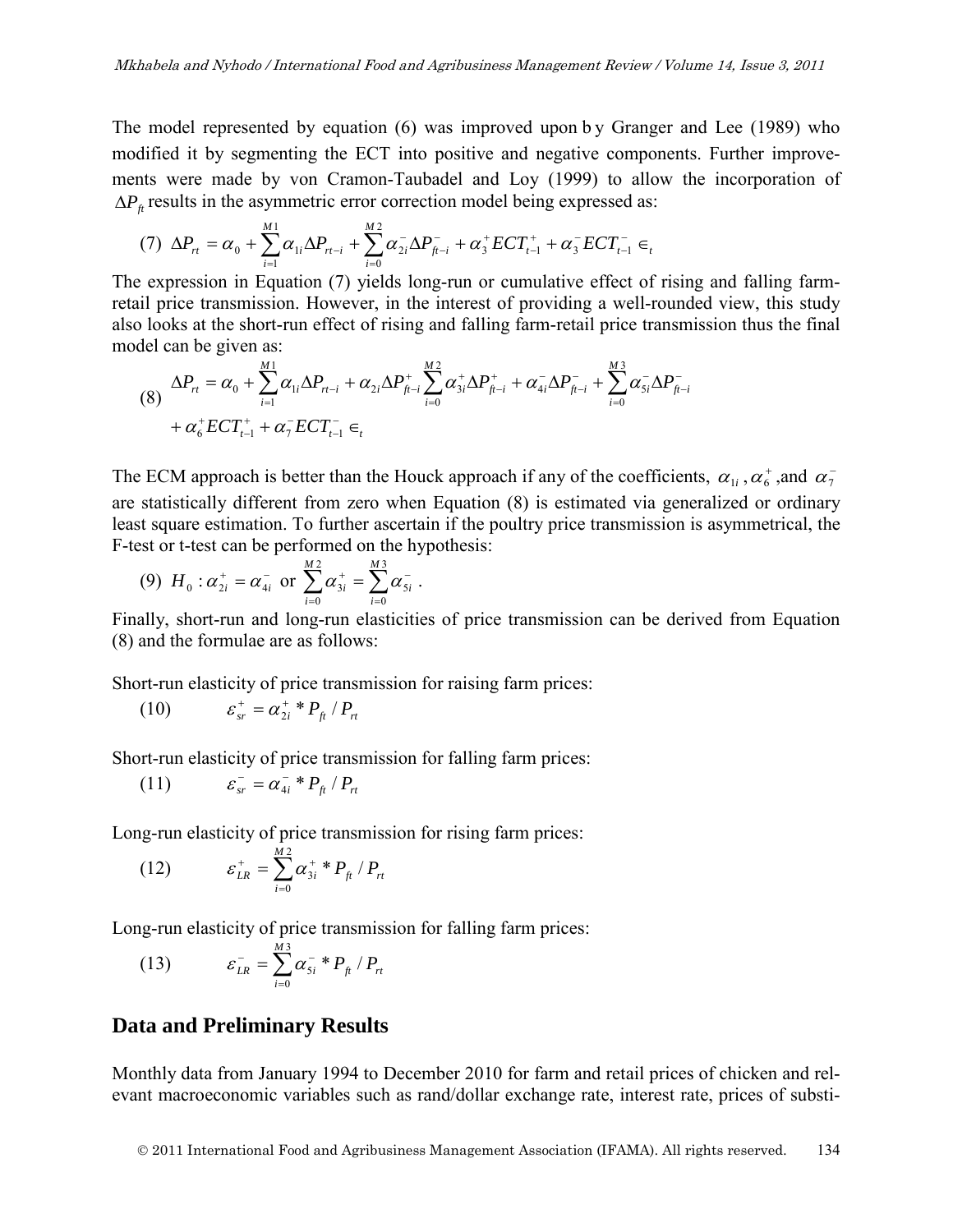tutes (pork, beef and mutton), import and export values of chicken meat, etc. were obtained from various sources. The price data were deflated by the price index for meat to make them temporally compatible (in real terms). The mark-up price was calculated as the difference between farm (producer) and retail prices and this will be discussed further under the results section that follows.

Table 1 shows summary statistics of the data. The mean farm price was R9.64/kg and the retail price was R22.51/kg over the studied period. Looking at the cumulative values, it can be clearly seen that the prices for chicken meat rose (11.41) more than they fell (-7.18) between 1994 and 2009, which hardly surprising as food prices are not known to fall at regular intervals. Another insight that can be gleaned from the descriptive statistics is that retail price, on average, was more than double the producer price indicating some possible asymmetry in price transmission in the South African poultry industry, although this should not be taken at face value. This point will be further discussed in the discussion section of the paper.

| Mean price $(R/kg)$ |        | <b>Cumulative</b> |         |  |
|---------------------|--------|-------------------|---------|--|
| Farm                | Retail | Rising            | Falling |  |
| 9.64                | 22.51  | 1.41              | $-7.18$ |  |

**Table .** Descriptive statistics, 1993 - 2010

Further information on the spread of farm and retail prices of chicken is presented graphically in Figure 1.



**Figure 1**. Farm-retail price spread for poultry in South Africa for 1994 to 2010

The spread is an aggregate representation of marketing costs and profits. Conventional economic theory suggests that the price spread is equal to the equilibrium of demand and supply of marketing services and materials per unit of product, where marginal value of the marketing services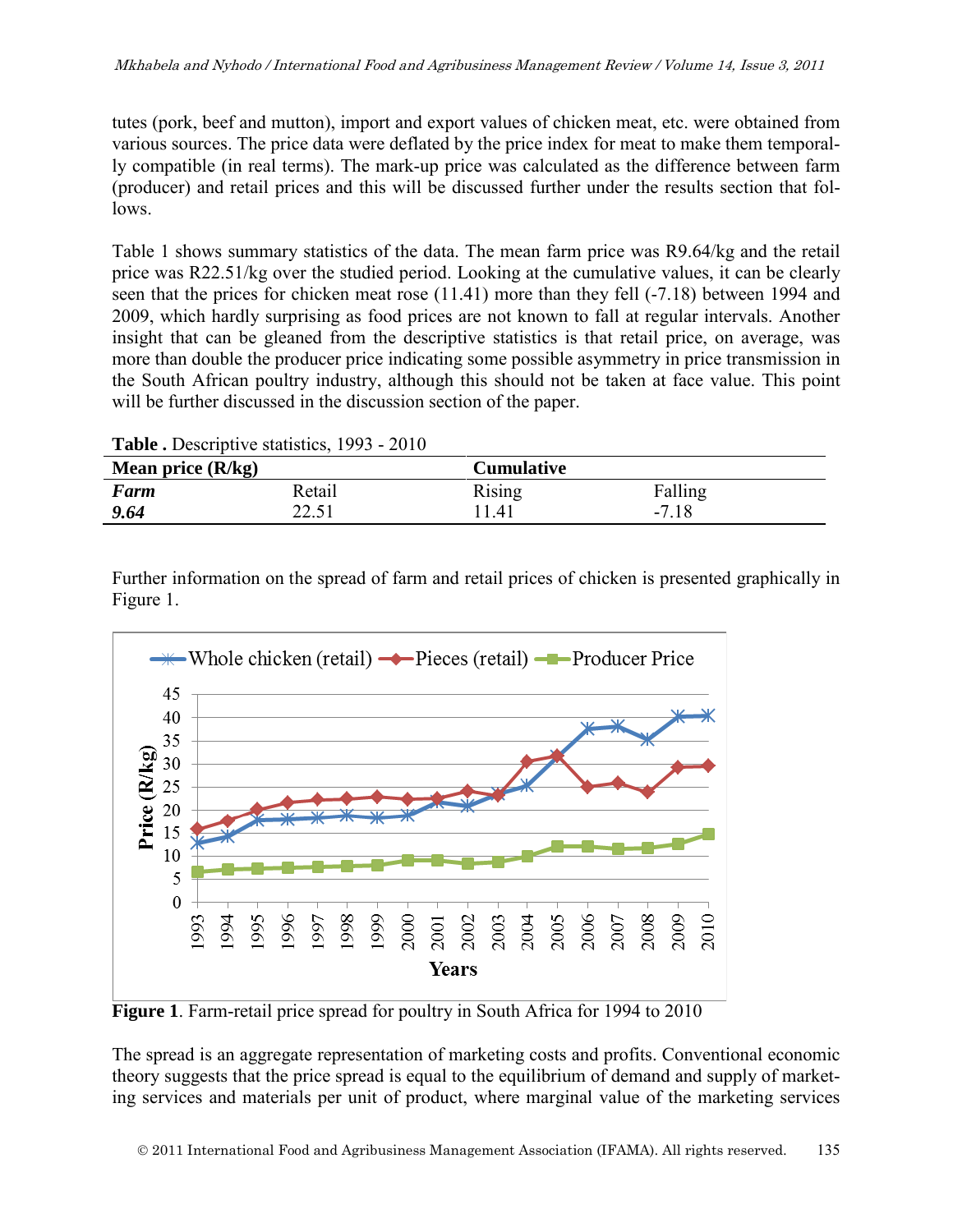and materials per unit of product (hereafter referred to as marketing margin) is equal to marginal cost (Ferris, 1998). From Figure 1 it can be seen that the price received by poultry farmers (producer price) has doubled over the 18 years under observation from about R7.50/kg in 1995 to about R15/kg in 2010. However, the retail price for whole chicken grew from R13/kg in 1993 to more than R40/kg in 2009 and 2010 while the retail price of chicken pieces followed a similar trend rising from just over R15/kg in 1993 to R30/kg in 2009 and 2010. The disproportionate increase in retail price compared to the producer price led to an exorbitant increase in the marketing margin. It would be interesting to elucidate whether such an increase was precipitated by increasing marketing cost on merely retailers' mark-up prices leading to more profits and increased food prices. Another point worth mentioning is that the apparent increase in producer price is deceptive because the price of inputs, particularly chicken feed and fuel escalated to unprecedented levels during 2007 to the beginning of 2009.

Figure 1 also shows another interesting trend in the retail prices for chicken meat in South Africa. Up until 2001, the price for pieces (selected chicken portions) was higher than that of whole chicken but the trend has changed with whole chicken now being more expensive. This may be an indication that consumers now demand more whole chicken than portions as whole chicken in mainly sold as fresh meat while portions are mainly sold as frozen. Another plausible explanation for the reduction in the price of portion could be the influx of cheap, low quality cuts imports that are largely sold to the lower end of the market in downtown retail outlets and rural stores.

Economic theory postulates that the price of substitutes has a direct bearing on the price of products. In this study, beef, pork and mutton were identified as substitutes for chicken meat (poultry) and Figure 2 shows the price trends of these products in relation to the price of chicken meat. It can be seen from Figure 2 that the prices of all the three substitutes for chicken meat followed the similar trends as those exhibited by the price of chicken meat. From the data, it is apparent that pork was the closest substitute to chicken meat in South Africa, in terms of prices. However, it should be borne in mind that not everyone can substitute pork for chicken meat as a substantial portion of the South African population does not consume pork, mainly for religious reasons (i.e. the Muslim community and the various Zionist Christian Movements – which jointly command a large following in the country). Be that as it may, one would expect the demand for chicken meat to be affected by the price of pork. However, the data show that this is unlikely given that the two products are very close to each other in their retail prices.

It is interesting to note that the two "white" meat types (chicken and pork) are very close to each other move in the same direction, except in 2006 when pork retail prices took a dip. The 2006 slump in the retail price of pork could be attributed to the swine flu scare that gripped the world at the time. Similarly, the two "red" meat types, beef and mutton, moved in the same direction and gap in their retail prices remained virtually constant, with mutton being the more expensive of the two. South Africa is a net importer of both beef and mutton.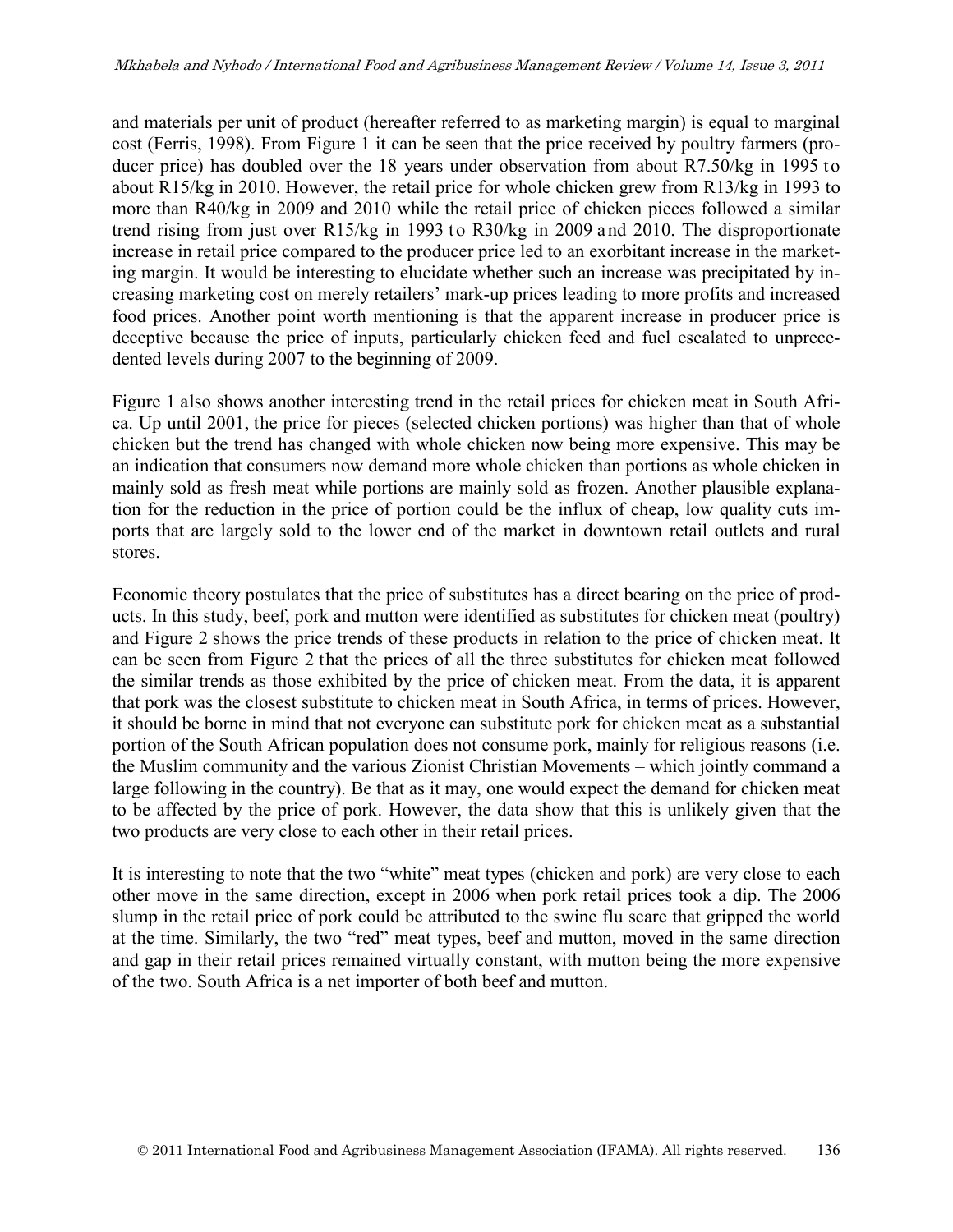

**Figure 2**. Comparison of retail price for chicken and its substitutes (beef, pork and mutton) from January 2000 to December 2009

### **Results**

It was hypothesized that marketing margin, as measured by the mark-up price, and retail price of chicken meat would be linearly related. In order to test the relationship between these two variables a correlation test was done to establish the degree to which they are related as shown in Table 2. The estimated correlation coefficient of 0.9048 vindicated the hypothesis and showed that there is a strong and positive correlation between retail price and marketing margin in chicken meat industry in South Africa. The implication of the strong and positive correlation between the two variables is that it is logical to expect that as marketing costs (such as transportation cost and packaging cost) rise/fall so will the mark-up rise/fall and ultimately leading the retail price to follow the same trend.

| $m$ eat in South Alfica, $1993 - 2010$ |                       |               |                     |
|----------------------------------------|-----------------------|---------------|---------------------|
| <b>Variable</b>                        | <b>Producer Price</b> | <b>Markup</b> | <b>Retail Price</b> |
| <b>Producer Price</b>                  | .0000                 |               |                     |
| <b>Markup</b>                          | 0.7143                | 0000.1        |                     |
| <b>Retail Price</b>                    | 0.8095                | 0 9048        | .0000               |

| Table 2. Kendall's rank correlation <sup>2</sup> among producer price, retail price and mark-up of chicken |  |  |
|------------------------------------------------------------------------------------------------------------|--|--|
| meat in South Africa, 1993 - 2010                                                                          |  |  |

<span id="page-10-0"></span>The next logical step was to estimate the mark-up price model as depicted in Equation 1 and this was performed using generalized least squares and the results are given in Table 3. The results show that the both the retail and producer prices have significant and positive effect on the mark-

 $\overline{a}$  $2^2$  The Kendall's rank correlation (ktau) was selected because of its suitability for small to moderately- sized samples (StataCorp, 2007).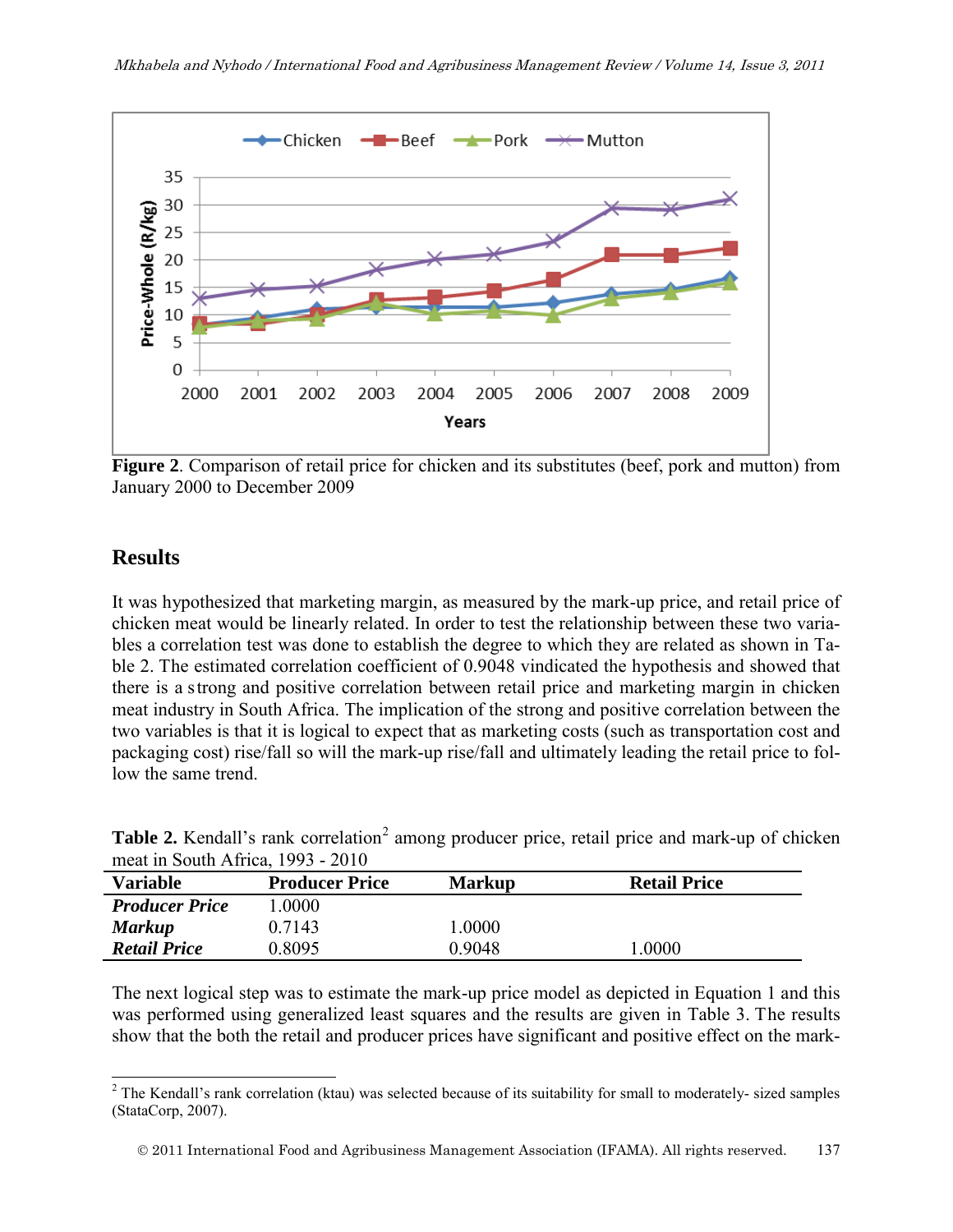up price of chicken meat in South Africa. Both retail and producer prices are only significant at the 5% level. Lagging the retail price one period yields interesting results.

| <b>Table 5.</b> Parameter estimates of the mark-up pricing model, 1993 - 2010 |                    |                   |  |  |
|-------------------------------------------------------------------------------|--------------------|-------------------|--|--|
| <b>Variable</b>                                                               | <b>Coefficient</b> | <b>Std. Error</b> |  |  |
| Dependent variable: Mark-up price                                             |                    |                   |  |  |
| Intercept                                                                     | $-2.2533$          | 0.5019            |  |  |
| Retail price $(P_{rt})$                                                       | 0.6647             | $0.4815**$        |  |  |
| Retail price lagged $(P_{rt-1})$                                              | 0.8979             | $0.0318***$       |  |  |
| <b>Producer Price</b>                                                         | 0.7231             | $0.5019**$        |  |  |
| Adjusted R-squared                                                            | 0.78880            |                   |  |  |
| Akaike info criterion                                                         | 0.4711             |                   |  |  |
| Schwarz criterion                                                             | 0.5466             |                   |  |  |
| Durbin-Watson stat                                                            | 2.1688             |                   |  |  |

**Table [3](#page-10-0)**. Parameter estimates of the mark-up<sup>3</sup> pricing model, 1993 - 2010

\*\*\*Statistically significant at 1% level of significance; \*\*significant at the 5% level.

lagged retail price variable is highly significant (at the 1% level of significance) with a coefficient of 0.8979. The implication of this finding could be that retailers base their mark-up decision on historic values rather than current producer prices. This is an important finding that could provide insight into the pricing behaviour within the poultry value and better prepare all stakeholders in the value chain to anticipate future trends.

The preceding discussion provided an overview of chicken meat retail prices behaviour in response to changing producer prices. However, it is more interesting to understand the dynamic behaviour of retail prices to rising and falling producer price of chicken. In order to study the behaviour of retail chicken price in relations to changes (rising and falling) producer price, the Houck approach was adopted. The Houck approach is represented by Equation 4. It was deemed proper and appropriate to determine the lag length period of some of the variables before formally estimating the Houck approach (Equation 4). The lag lengths were decided upon as informed by the Akaike Information Criterion<sup>[4](#page-11-0)</sup> (AIC) and the Shwarz Information Criterion<sup>[5](#page-11-1)</sup> (SIC). Both the AIC and the SIC are used for selecting the most parsimonious correct model thus avoiding misspecified and over-parametrized models (Luddem et al., 1994). Following the Houck approach, it was found that the most reasonable time lag associated with both rising and falling farm prices was one. The results of the parameter estimates derived following the Houck approach specification are reported in Table 4. A t-test was performed on the coefficient of cumulative rising lagged farm price ( $\Delta P_{n-1}^+$ ) of -0.3851 and the cumulative falling lagged farm price  $(\Delta P_{n-1}^-)$  of -0.3586 and it showed that the South African farm-to-retail price transmission for poultry was symmetric because the null hypothesis (Equation 5) could not be rejected at the 5% level of significance.

 $\overline{a}$ 

<sup>&</sup>lt;sup>3</sup> Mark-up price was calculated as the difference between retail price (average of the retail price of whole chicken and pieces/cuts) and farm (producer) price at a given time period.<br><sup>4</sup> The Akaike Information Criterion is based on the seminal work of Akaike (1974).

<span id="page-11-1"></span><span id="page-11-0"></span> $5$  Shwarz Information Criterion is premised on the work of Shwarz (1978) and since the Schwarz information criterion is derived using Bayesian arguments, this criterion is also known as the Bayesian Information Criterion (BIC).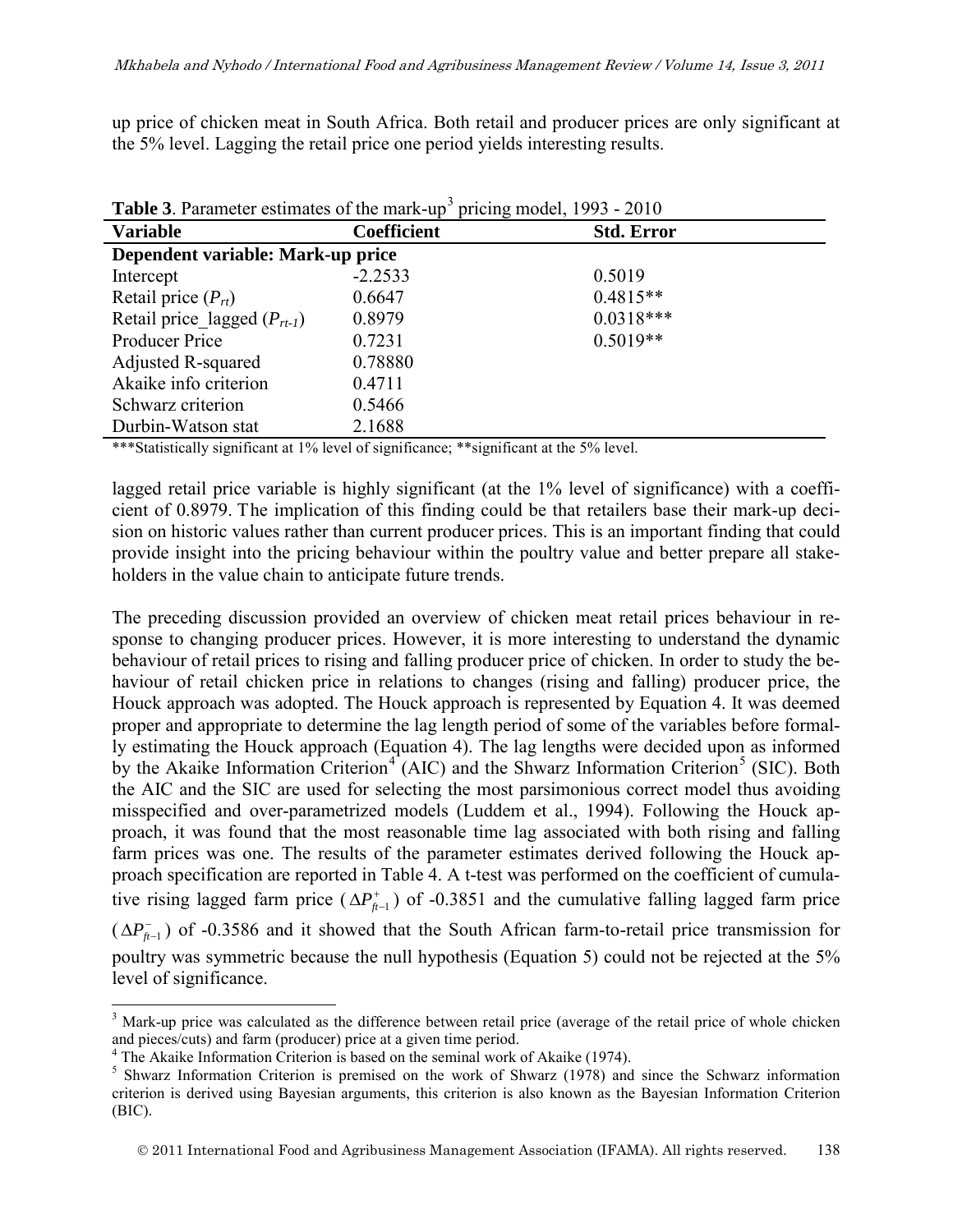| <b>Parameter</b>                                                   | <b>Table 4.</b> Parameter estimates of the Houck approach, 1993 - 2010<br><b>Coefficient</b><br><b>Standard Error</b> |                |  |  |  |
|--------------------------------------------------------------------|-----------------------------------------------------------------------------------------------------------------------|----------------|--|--|--|
| <i>Intercept</i>                                                   | $-0.3693$                                                                                                             | (0.5101)       |  |  |  |
|                                                                    |                                                                                                                       |                |  |  |  |
| $\Delta P_{\scriptscriptstyle{\text{ft}}}^{\scriptscriptstyle{+}}$ | $-0.4606$                                                                                                             | $(0.2298)$ **  |  |  |  |
| $\Delta P_{ft-1}^+$                                                | $-0.3851$                                                                                                             | $(0.2233)*$    |  |  |  |
|                                                                    |                                                                                                                       |                |  |  |  |
| $\sum \Delta P_{\text{ft}}^+$                                      | 1.2594                                                                                                                | $(0.1723)$ *** |  |  |  |
| $\Delta P_{\hat{t}}^-$                                             | $-0.6542$                                                                                                             | $(0.3131)$ **  |  |  |  |
|                                                                    |                                                                                                                       |                |  |  |  |
| $\Delta P_{ft-1}^-$                                                | $-0.3586$                                                                                                             | (0.2896)       |  |  |  |
| $\sum \Delta P_{\hat{t}}$                                          | 1.2229                                                                                                                | $(0.2036)$ *** |  |  |  |
|                                                                    |                                                                                                                       |                |  |  |  |
| AR(1)                                                              | 0.7960                                                                                                                | $(0.0524)$ *** |  |  |  |
| R-square                                                           | 0.9153                                                                                                                |                |  |  |  |
| <b>Akaike Info Criterion</b>                                       | 1.7151                                                                                                                |                |  |  |  |
| <b>Schwarz Info Criterion</b>                                      | 1.8816                                                                                                                |                |  |  |  |
| <b>Durbin-Watson stat</b>                                          | 2.1245                                                                                                                |                |  |  |  |

**Table 4**. Parameter estimates of the Houck approach, 1993 - 2010

\*\*\*Statistically significant at 1%; \*\*Significant at 5% level of significance

Since lagged price values were used it was deemed necessary to test to autocorrelation. The Dur-bin-Watson<sup>[6](#page-11-1)</sup> statistic test was administered and it revealed that there was neither autocorrelation nor serial correlation since Durbin-Watson statistic value was 2.1245. The Durbin-Watson statistic value should be close to 2.0 if there is no correlation. If the statistic is near 0.0, there is evidence of positive autocorrelation and if the statistic is close to 4.0 then there is evidence of negative autocorrelation.

Following the estimation of parameters for the Houck approach, a further cointegration test was performed on the relationship between farm and retail prices following the error correction model (ECM) for Equation 8. The ECM test showed that farm and retail prices for poultry in South Africa, for period under review, were cointegrated. The results of the ECM approach are given in Table 5. The coefficients of  $ECT_{t-1}^+$ ,  $ECT_{t-1}^-$ , and  $\sum_{n} P_{t-1}$ 

were statistically different from zero and the R-square value show that the ECM approach performed better than the Houck. The ECM approach also confirms that the South farm-retail price transmission is symmetric as indicated by the significant coefficients (at the 5% level of significance) of  $\sum \Delta P_{\hat{f}} (0.3647)$  and  $\sum \Delta P_{\hat{f}} (0.3645)$ .

Ensuing from the findings of both the Houck and ECM approaches that suggested symmetry in the farm-retail price transmission of the poultry industry in South Africa, elasticities of price transmission from the markup model were estimated. Figure 3 s hows the elasticities of price transmission for poultry from 1993 to 2010. The elasticity of price transmission is the percentage change in retail price due to one percent change in farm price. Thus the average elasticity of price transmission of 1.42, as shown in Figure 3, calculated at the sample mean can be interpret-

 $\overline{a}$ <sup>6</sup> The Durbin-Watson statistic tests for autocorrelation of the residuals which occurs when the residuals are correlated with the lagged values of themselves. That is, when  $e_t$  tends to be correlated with  $e_{t-1}$ . Thus the Durbin-Watson statistic tests for correlations between  $e_t$  and  $e_{t-1}$ , which is called serial correlation.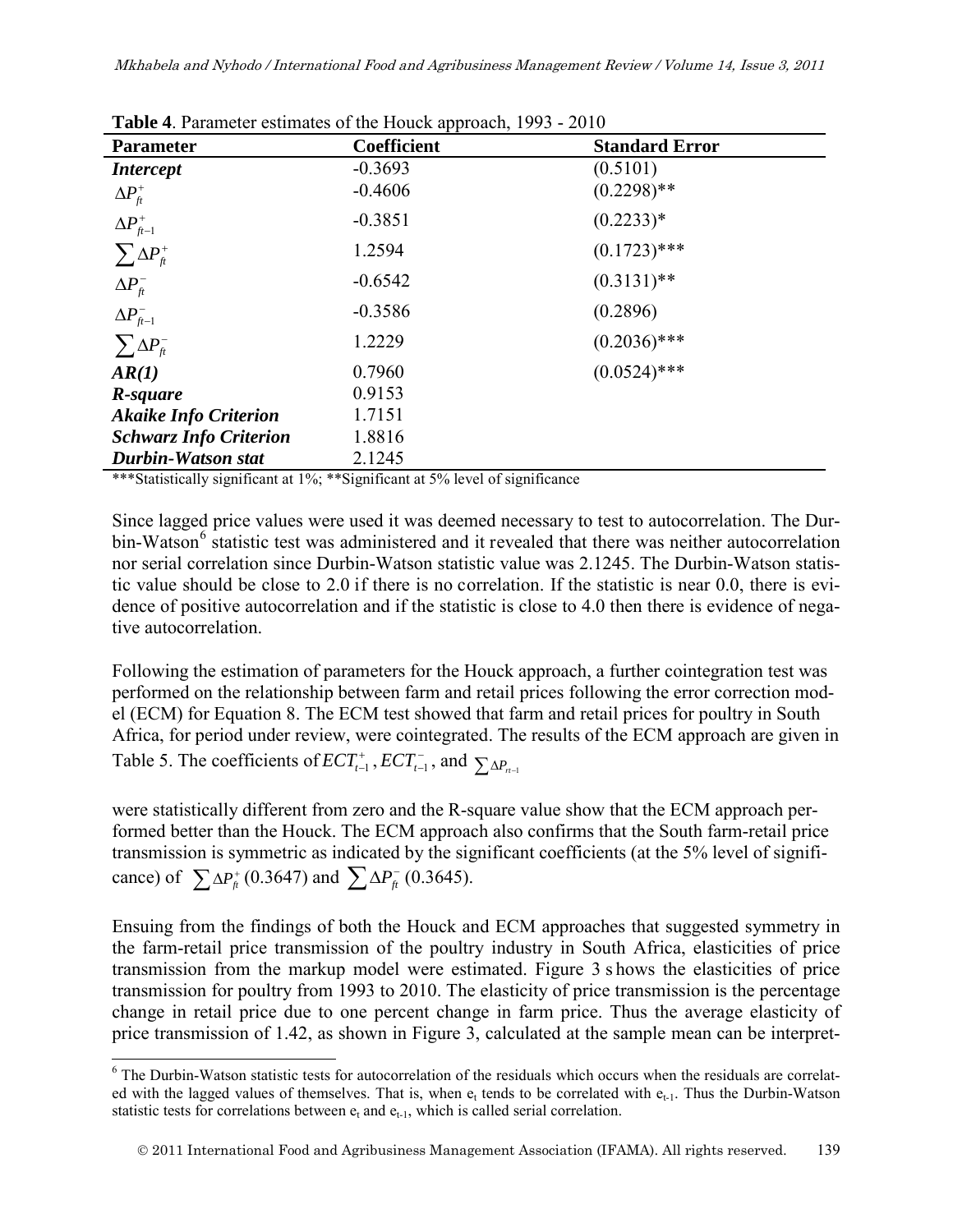ed as meaning that one percent increase/decrease in farm price would lead to a 1.42 percent increase/decrease in retail price of poultry in South Africa.

| <b>rapic <math>\sigma</math>.</b> Farameter estimates of the ECTVI approach |                    |                       |  |  |
|-----------------------------------------------------------------------------|--------------------|-----------------------|--|--|
| <b>Parameter</b>                                                            | <b>Coefficient</b> | <b>Standard Error</b> |  |  |
| <i>Intercept</i>                                                            | $-0.0037$          | 0.1048                |  |  |
| $\Delta P_{\scriptscriptstyle{f\!t}}^{\scriptscriptstyle{+}}$               | 0.1990             | 0.2551                |  |  |
| $\Delta P_{\textit{ft}-1}^+$                                                | $-0.4947$          | $0.2484**$            |  |  |
| $\sum \Delta P_{ft}^+$                                                      | 0.3647             | $0.0959***$           |  |  |
| $\Delta P_{\hat{\pi}}^-$                                                    | 0.6337             | $0.3046**$            |  |  |
| $\Delta P_{ft-1}^-$                                                         | 0.3716             | 0.3169                |  |  |
| $\sum \Delta P_{\text{ft}}^-$                                               | 0.3645             | $0.1006***$           |  |  |
| $ECT^+_{t-1}$                                                               | 0.2008             | 0.1920                |  |  |
| $ECT^-_{t-1}$                                                               | $-0.3718$          | $0.1457**$            |  |  |
| $\sum \Delta P_{rt-1}$                                                      | 0.7850             | $0.0613***$           |  |  |
| R-square                                                                    | 0.9234             |                       |  |  |
| <b>Akaike Info Criterion</b>                                                | 1.6372             |                       |  |  |
| <b>Schwarz Info Criterion</b>                                               | 1.8444             |                       |  |  |
| <b>Durbin-Watson stat</b>                                                   | 2.1432             |                       |  |  |

**Table 5**. Parameter estimates of the ECM approach

\*\*\*Statistically significant at 1%; \*\*Significant at 5% level of significance



**Figure 3**. Elasticity of retail-farm price transmission for poultry in South Africa, 1993 - 2010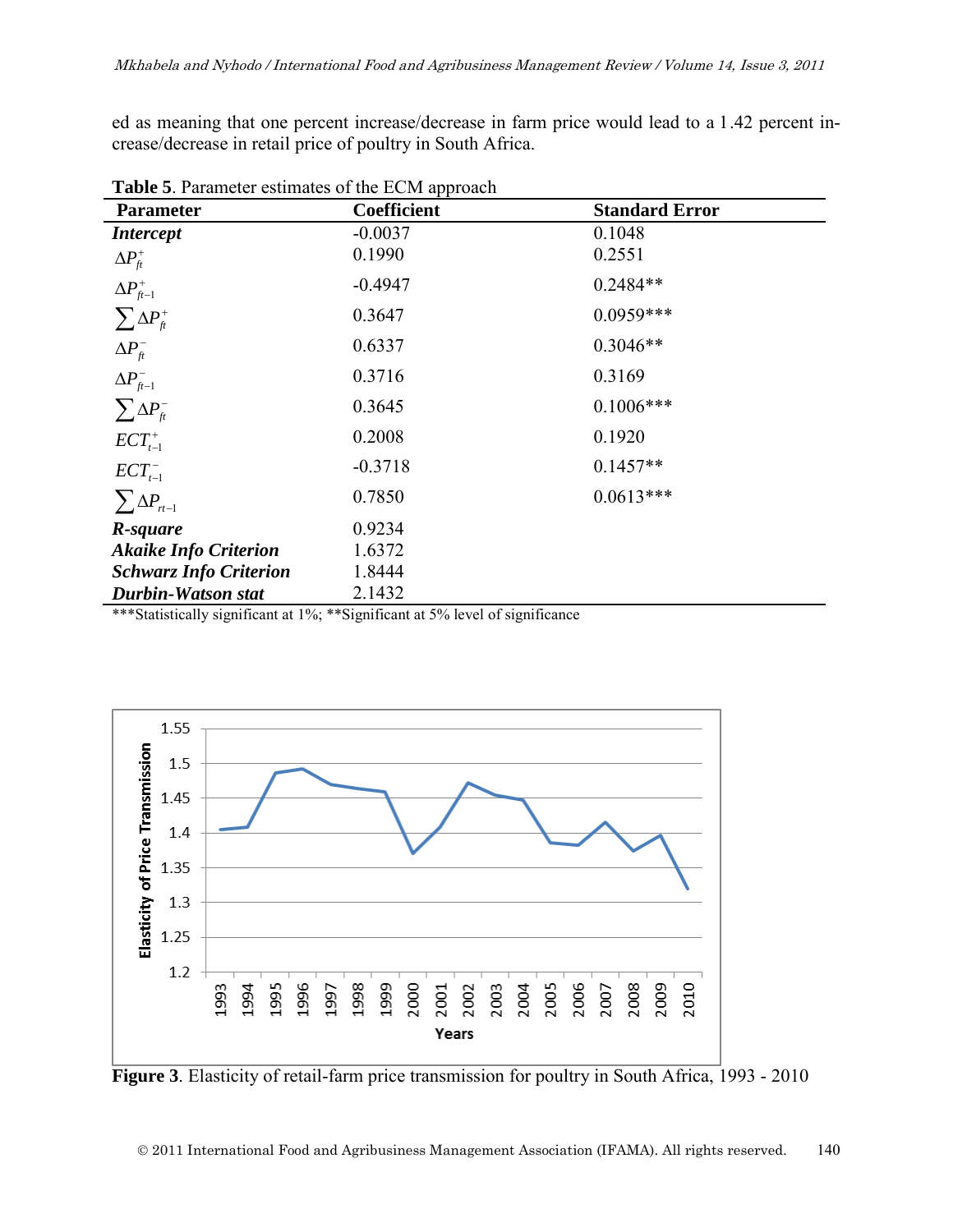It would also be interesting to observe changes in the elasticities of price transmission over time thus Figure 3 illustrates, graphically the elasticities of South African poultry over an 18 year period (1993 to 2010). Recall that the mean elasticity of price transmission computed at the sample mean was 1.42, which interestingly was the same value as at the beginning of the observation period (1993). The period between2000 to 2002 saw the elasticity of price transmission increase from 1.42 to a1.48, signalling that an increase in producer price of chicken did not translate to a proportionate increase in the retail price of chicken meat. This could have been because of retailers keeping their mark-up price unchanged while producer prices were increasing as they might have anticipated that the increased prices were short-lived as imports of cheaper frozen chicken meat increased.

From 2002 to 2010 the elasticities of price transmission decreased from about 1.47 to a record 1.32 implying that retailers had increased their markup prices disproportionately higher than farm prices were increasing. Interestingly, this period was a built-up to the unprecedentedly high food prices of 2007 to early 2009.

A number of plausible explanations can be given for this phenomenon of increases in retail prices outstripping farm prices: 1) retailers could have been on a recovery mode following periods of reduced markup prices in the preceding years; 2) farm prices were continuing to increase and retailers were responding accordingly in anticipation of sustained increases in farm prices as prices for agricultural inputs continued to escalate, particularly crude oil which a ripple effect on production. As the food price crisis began in full swing, elasticities of price transmission for poultry began to drop as markup prices struggled to keep up with the pace of farm prices and consumers lost more and more purchasing power thus dampening demand for consumption goods, including food items, such as meat (both red and white meat); 3) lastly, the period of increasing elasticities of price transmission coincides with the period immediately after the SARS (bird flu) outbreak which saw an astonishing shift away from poultry consumption the world over, forcing retailers to cut their marketing margins (markup prices). So, the period from 2002 onwards could be viewed as a recovery period when consumers returned to consuming poultry products and the market correcting itself to reward retailers with commensurate marketing margins.

All in all, price transmission was elastic for the period under review with the lowest being 1.319 in 2010 and the highest being 1.49 in 1996 (Figure 3). After presenting the ECM approach as the most suitable model, the discussion would be incomplete without reporting on both short-run and long-run price transmission behaviours. Table 6 presents the short- and long-run elasticities of price transmission estimated at the sample mean of the data used (from 1993 to 2010). The shortrun elasticities of price transmission for both rising (0.1650) and falling (0.3178) farm prices are less than unit implying inelasticity. This finding is hardly surprising as retailers are unlikely to change their marketing margins in the short-run as producer prices tend to have a triggering effect on retail prices with some time lag. Retailers are weary to increase their prices until they have a sense that their competitors will follow-suit (this is true only in a competitive market environment with many players at both the producer and retail levels). However, in the long-run, elasticities of price transmission show a different picture. The long-run elasticities of price transmission for both rising (1.1836) and falling (1.3426) prices are more than unity indicating that they are elastic. The implication for this elasticity of price transmission means that in the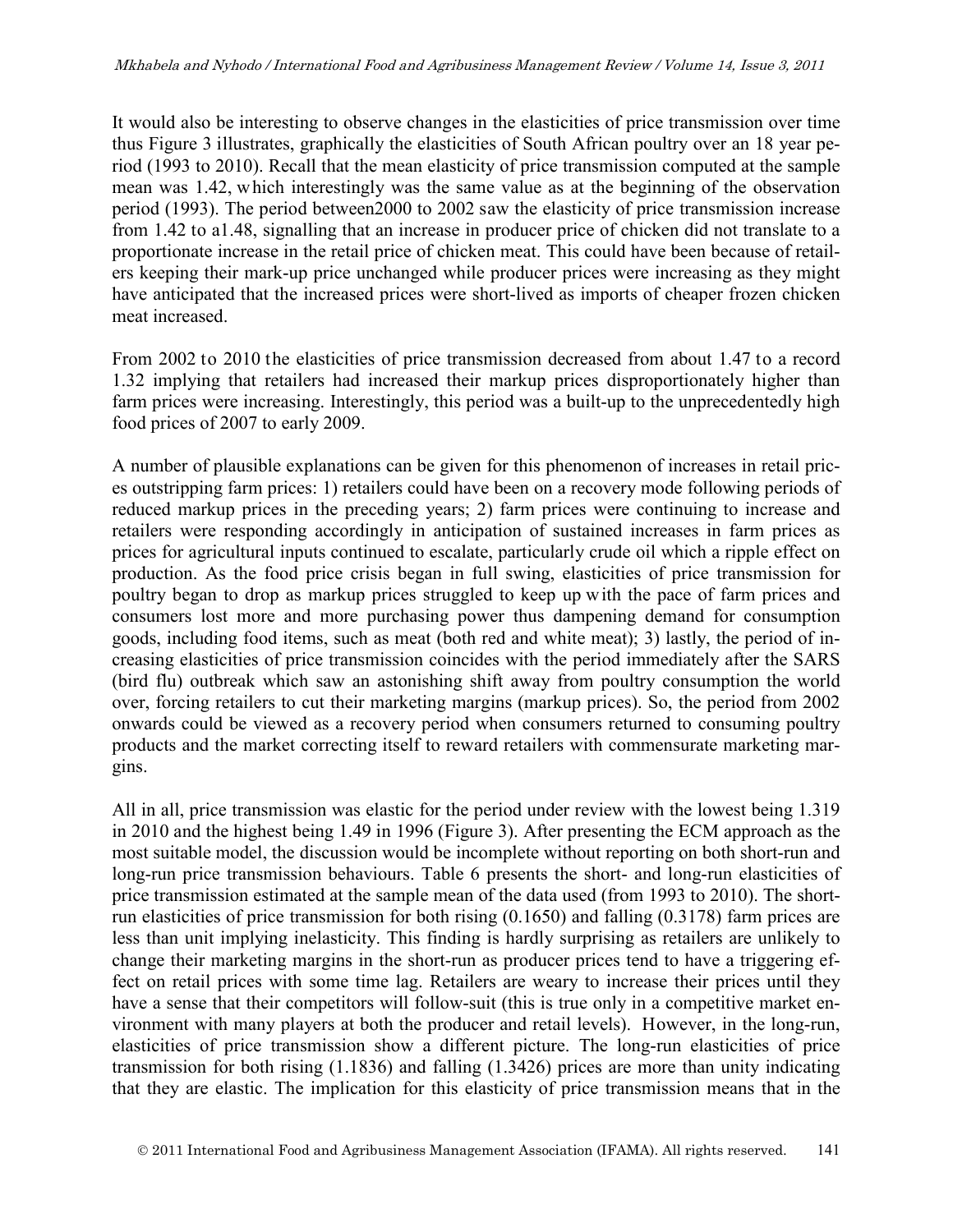long-run retail prices will respond to changes in farm price and the converse is expected to be true. Interesting to note is that retail price of poultry in South Africa is more responsive to falling farm prices than it is to rising farm prices, both in the short- and long-run. The difference is more marked for the short-run compared to the long-run.

**Table 6**. Estimates of short-run and long-run elasticities of farm-retail price transmission for South African poultry, 1993 - 2010

| Method               | Short-run elasticity of price transmission |                     | Long-run elasticity of price transmission |        |
|----------------------|--------------------------------------------|---------------------|-------------------------------------------|--------|
|                      | Rising farm prices                         | Falling farm prices | Rising farm prices Falling farm prices    |        |
| $ECM$ Model $0.1650$ |                                            | 0.3178              | 1.1836                                    | 1.3426 |

### **Conclusions and Policy Recommendations**

This paper reported on the quantitative analysis of price transmission from farm to retail in the South African poultry market using price data from 1993 to 2010. The farm-retail price transmission of poultry in South African was found to be symmetric using both the Houck and ECM approaches implying that change in farm price of poultry elucidated a similar change in the retail price of poultry in the South African market and vice versa. Furthermore, the price setting mechanism of poultry can thus be quantified by the estimated price transmission elasticities where retail price is responsive to changes in farm price. Thus, other things being constant, a unit change in farm price of chicken is expected to result in more than unit change in retail price of chicken. This finding has important policy and food security issues in South Africa given that most of the chicken feed consumed in the country is imported from uncertain and expensive markets. Unless a cheaper source of poultry feed, albeit of good quality, is found, farm prices for chicken will continue to rise unabated and this will be transmitted to the final consumer, exacerbating food insecurity at household level. For the poor in South Africa, an increase in the price of animal protein leads to consumers consuming less protein-rich food or switching to non-animal sources, which invariably affects the nutrition of vulnerable groups (i.e. children and people living with AIDS).

The South African poultry industry is dominated by few large operators with a plethora of smallscale poultry producers who rely on the large commercial poultry producers for markets through contract farming and outgrower schemes. Other market outlets for small-scale poultry producers are the informal and unreliable markets. Given the symmetry in the price transmission within the poultry value-chain, it is possible to increase the benefits accruing from such to small-scale farmers through the adoption of leaner and shorter value-chains. The shortening of the valuechain can be achieved through directly linking small-scale farmers to retail market, be it supermarkets or fast-food outlets such as Kentucky Fried Chicken, Chicken Licken and others. Another promising strategy for shortening the poultry value-chain in South Africa and similar economies elsewhere is to directly link farmers with institutions such as state hospitals and correctional centres (prisons). This strategy is beginning to bear fruits in South Africa as more and more small-scale farmers now have reliable market outlets through such institutions. However, since most small-scale farmers are too small, in terms of the volumes that they produce, horizontal integration would be beneficial in reducing transaction costs and increasing production levels, col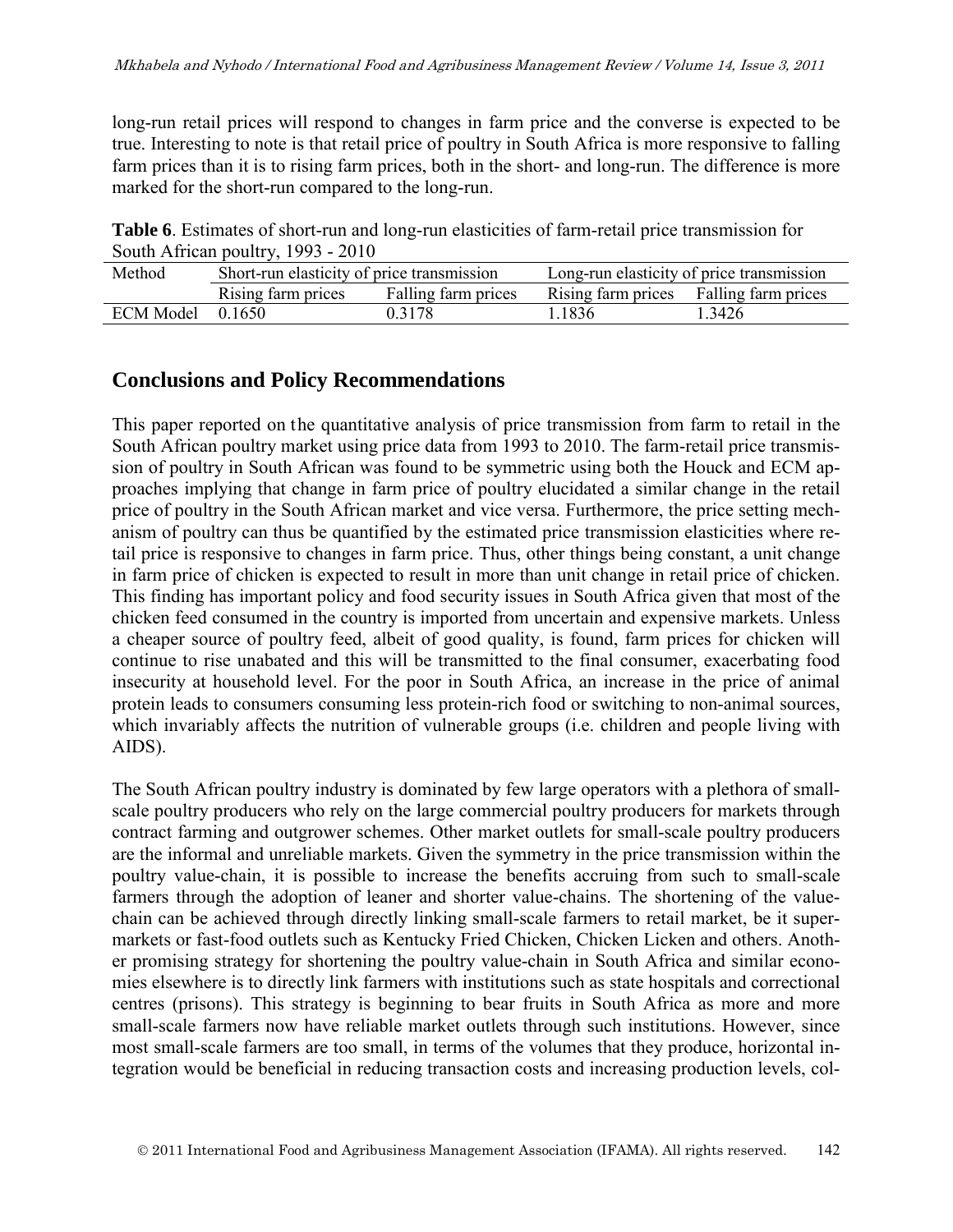lectively. Small-scale farmers coming together would also make it easier for them to access inputs and discount prices as their bargaining power would be increased.

As was discussed in the introduction section, poultry industry is important to the South African economy in more ways than one, it would be desirable for policy makers to take note of the symmetric price transmission that exists in the midst of rampant price transmission asymmetry in other industries. The symmetric price transmission in the poultry industry renders the industry one of the sectors that is more equitable in terms of income distribution between farm and retail levels. Such equity should be used by policy makers in the quest for a more egalitarian society in South Africa thus the poultry industry warrants government support and prioritizing for reducing inequality and creating more jobs. There is wide scope for further developing and growing the poultry industry in South Africa given that that South Africa is a net importer of chicken even though the capacity exists within to supply enough chicken meet. The existence of surplus demand for poultry presents a golden opportunity for agribusiness to invest in poultry production and allied activities such as the manufacture of chicken feed, establishment of abattoirs and processing plants given the growing market. However, the agribusiness manager and proprietor require certain preconditions before investments could be made. What is needed is a conducive and enabling marketing and trade dispensation to improve the competitiveness of the South Africa poultry industry both domestically and internationally. There is enough room, even within the World Trade Organisation (WTO) rules, to assist and protect the poultry industry thus also protecting consumers by ensuring more affordable prices at both farm and retail levels. Lastly, the restaurant and eat-out industry are growing with growing income levels in South Africa and this presents an opportunity for the industry to burgeon.

#### **References**

- Aguiar, D., and J. A. Santana. 2002. Asymmetry in farm to retail price transmission: Evidence for Brazil. *Agribusiness* 18: 37-48.
- Akaike, H. 1974. A new look at the statistical model identification. IEEE *Transaction on Automatic Control* 19: 716-723.
- Altman, J. 2009. Household food security status in South Africa. *Agrekon* 48(4): 345-361.
- Bailey D. and B.W. Brorsen. 1989. Price asymmetry in spatial fed cattle markets. *Western Journal of Agricultural Economics* 14: 246-252.
- Bernard, J.C., and L.S. Willett. 1996. Asymmetry price relationship in the U.S. broiler industry. *Journal of Agricultural and Applied Economics* 28: 279-289.
- Boyd, S.M., and B.W. Brorsen. 1998. Price asymmetry in U.S. pork marketing channel. *North Central Journal of Agricultural Economics* 10: 103-110.
- Capps, O. Jr., and P. Sherwell. 2007. Alternative approaches in detecting asymmetry in farmretail price transmission in fluid milk. *Agribusiness: An International Journal* 23(3): 313- 331.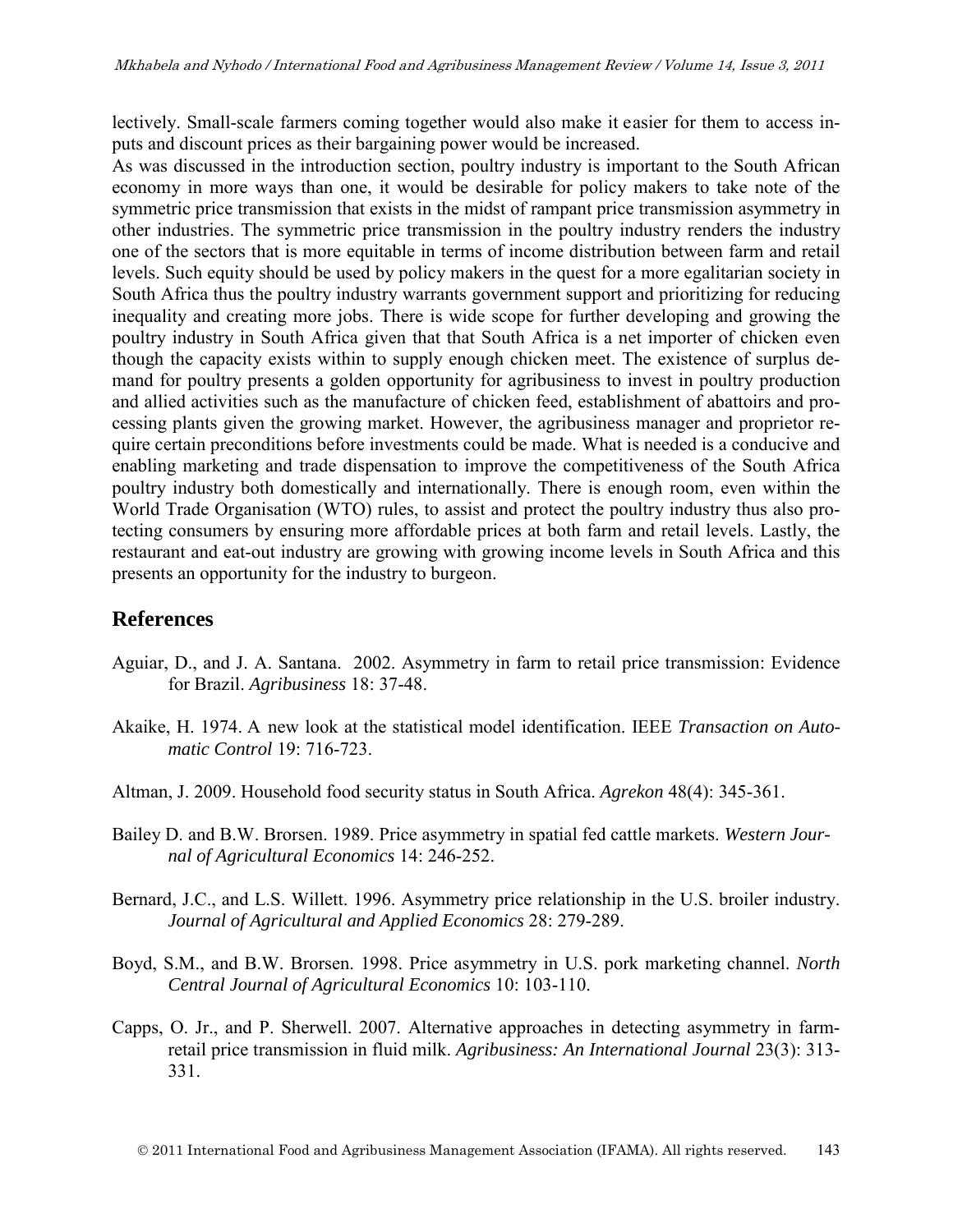- Cutts, M., and J.F. Kirsten. 2006. Asymmetric price transmission and market concentration: an investigation into four South African agro-food industries. *South African Journal of Economics* 74(2): 323-333.
- Department of Agriculture and Department of Land Affairs, 2006. Agriculture's Contribution to ASGI-SA. Pretoria: South Africa.
- Dickerson, M.L. 2003. Analysis of Farm-to-Retail Price Spreads for Whole and Two Percent Milk in Seven Selected Cities. Unpublished M.S. Thesis. Texas: Texas A&M University.
- Ferris, J., 1988. A gricultural Prices and Commodity Market Analysis. WCB McGraw-Hill: Michigan State University Press.
- Foreign Agricultural Service, (FAS). 2010. Republic of South Africa report on a ssessment of commodity and trade issues focusing on broiler production and consumption. Grain Report. *Global Agricultural Information Network.* [http://gain.fas.usda.gov.](http://gain.fas.usda.gov/) (accessed November 10, 2010).
- Gardner, B.L. 1975. The Farm-retail price spread in a competitive food industry. *American of Agricultural Economics* 57(3): 399-409.
- Granger, C.W.J. and T.H. Lee. 1989. Investigation of production, sales, and inventory relationships using multicointegration and Non-Symmetric Error Correction Models. *Journal of Applied Economics* 4:145-159.
- Hahn, W.F. 1990. Price transmission asymmetry in pork and beef markets. *Journal of Agricultural Economics Research* 42: 21-30.
- Heien, D.M. 1980. Markup pricing in a dynamic model of the food industry. *American Journal of Agricultural Economics* 62: 10-18.
- Houck, P.J. 1977. An approach to specifying and estimating non-reversible functions. *American Journal of Agricultural Economics* 59: 570-572.
- Joubert, J.C.N. 2009. The influence of trade policies on the South African Broiler Industry. Unpublished MBA thesis*.* University of the North West.
- Kinnucan, H.W. and O.D. Forker. 1987. Asymmetry in farm-retail price transmission for major dairy products. *American Journal of Agricultural Economics* 69: 285-292.
- Lechanová, I. 2006. The transmission process of supply and demand shocks in Czech meat commodity chain. *Agricultural Economics- Czech* 52(9):427-435.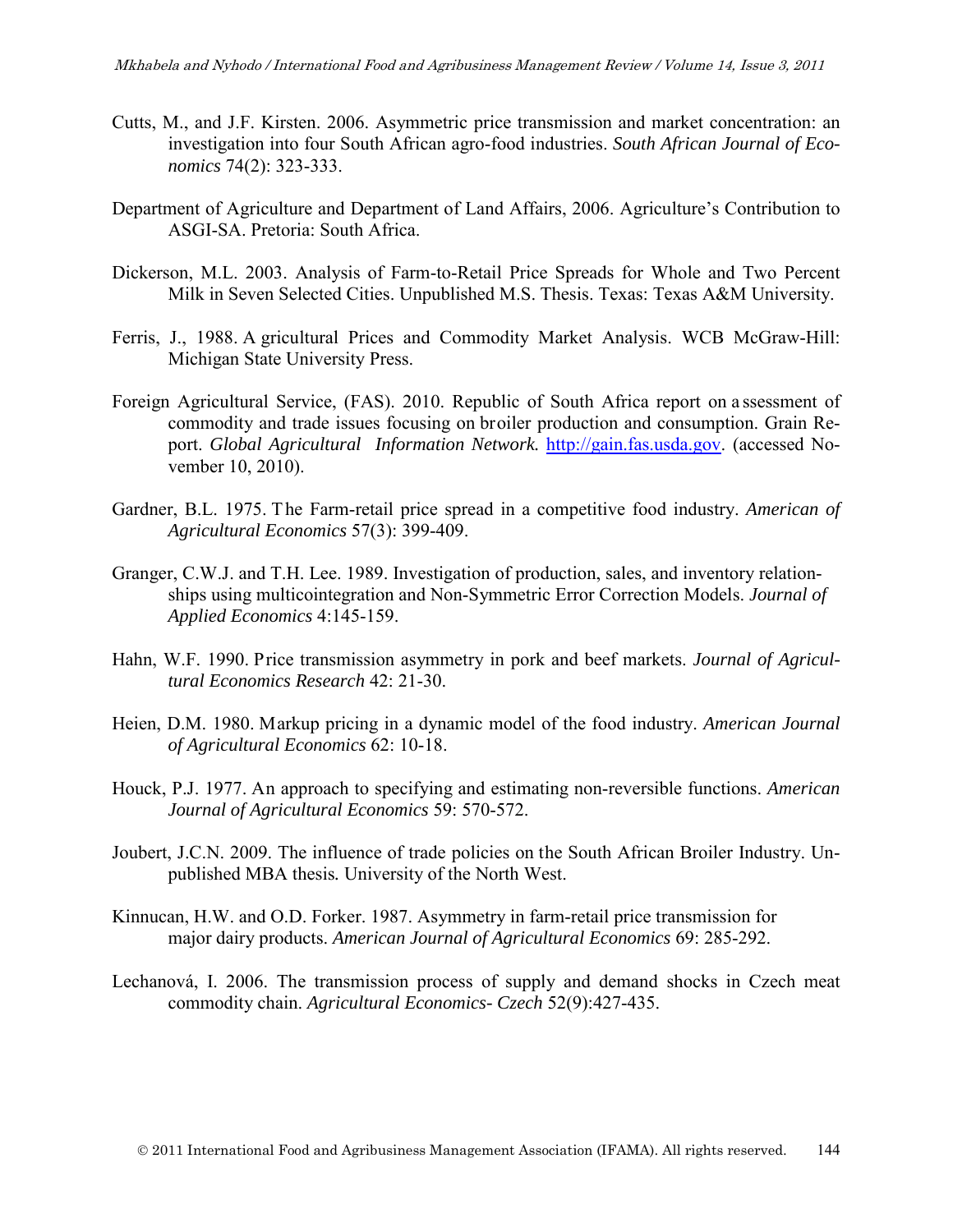- Ludden, T.M., S.L., Beal, and L.B. Sheiner. 1994. Comparison of the Akaike Information Criterion, the Schwarz criterion and the F test as guides to model selection. *Journal of Pharmacokinetics and Biopharmacy* 22(5): 431-445.
- Mohanty, S., E.W.F. Peterson, and N.C. Kruse. 1995. Price asymmetry in the international wheat market. *Canadian Journal of Agricultural Economics* 43:355-366.
- National Agricultural Marketing Council (NAMC). 2007. The South African Food Cost Review. NAMC and Department of Agriculture. Pretoria: South Africa.
- Peltzman, S. 2000. Prices Rise Faster than They Fall. *Journal of Political Economy* 108: 466- 502.
- Piesse, J., C. C. Thirtle. 2010. Three bubbles and a panic: An explanatory review of recent food commodity price events. *Food Policy* 34: 119-129.
- Punyawadee, V., M.S. Boyd, and M.D. Faminon. 1991. Testing for asymmetric pricing in the Alberta pork market. *Canadian Journal of Agricultural Economics* 39: 493-501.
- Reziti, I. 2005. The relationship between macroeconomic variables and relative price variability in Greek agriculture. *International Advances in Economic Research* 11: 111-119.
- Schwarz, G. 1978. Estimating the dimension of a model. *Annals of Statistics* 6: 461-464.
- South African Poultry Association, (SAPA). 2009. Poultry Industry Profile*.* Unpublished report.
- South African Poultry Association, (SAPA). 2011. SAPA Industry Profile. [www.sapoultry.co.za/aboutindustryprofile.html#q2.](http://www.sapoultry.co.za/aboutindustryprofile.html#q2) Accessed May 12, 2011.
- Sovereign Foods. 2010. Meat Seasoning explained. [http://www.sovereignfoods.co.za/corporate/files/resources/Meat%20Seasoning%20Expla](http://www.sovereignfoods.co.za/corporate/files/resources/Meat%20Seasoning%20Explained.pdf) [ined.pdf.](http://www.sovereignfoods.co.za/corporate/files/resources/Meat%20Seasoning%20Explained.pdf) Accessed November 10, 2010.
- StataCorp. 2007. Stata Statistical Software: Release 10. College Station, TX: StataCorp LP.
- Tey, Y.S. 2009. A managerial economist's forecast for meat consumption in Malayisia. Munich Personal RePec Archive Paper No. 14810.
- Vavra, P., Goodwin, BK. 2005. A nalysis of Price Transmission along the food chain. OECD Food, Agriculture and Fisheries Working Papers, No. 3, O ECD Publishing: doi:10.1787/752335872456.

Von Braun, J. 2008. Rising food prices: What should be done? *EuroChoices* 7(2): 31-35.